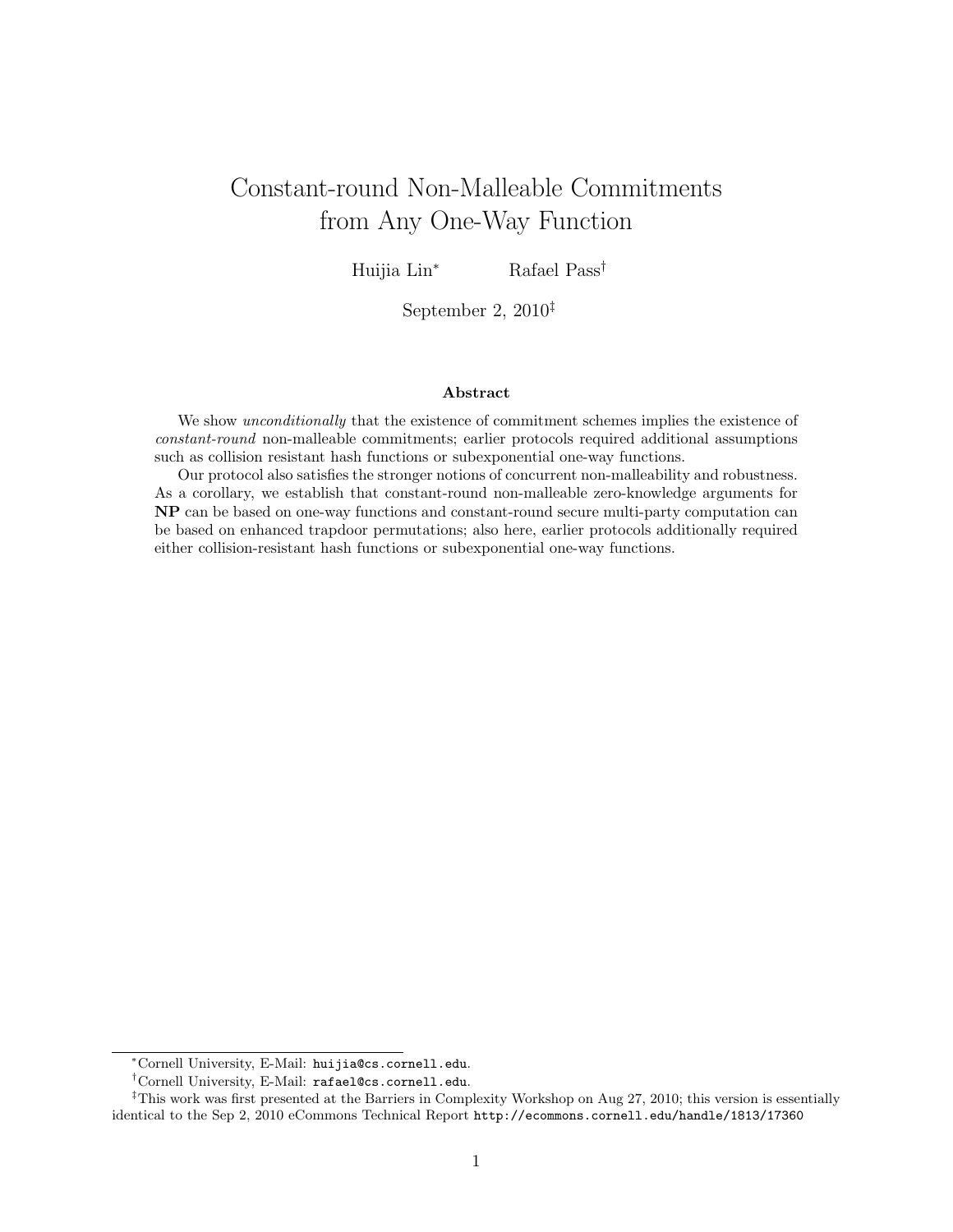# 1 Introduction

Commitment schemes are one of the most fundamental cryptographic building blocks. Often described as the "digital" analogue of sealed envelopes, commitment schemes enable a sender to commit itself to a value while keeping it secret from the *receiver*. This property is called hiding. Furthermore, the commitment is *binding*, and thus in a later stage when the commitment is opened, it is guaranteed that the "opening" can yield only a single value determined in the committing stage. Their applications range from coin flipping [Blu83] to the secure computation of any efficiently computable function [GMW91, GMW87]. In light of their importance, commitment schemes have received a considerable amount of attention. This has resulted in a fairly comprehensive understanding of the hardness assumptions under which they can be realized; in particular, by the results of Naor [Nao91] and Håstad et al [HILL99, Nao91], the existence of one-way functions implies the existence of two-round commitments.

For many applications, however, the most basic security guarantees of commitments are not sufficient. For instance, the basic definition of commitments does not rule out an attack where an adversary, upon seeing a commitment to a specific value  $v$ , is able to commit to a related value (say,  $v - 1$ ), even though it does not know the actual value of v. This kind of attack might have devastating consequences if the underlying application relies on the independence of committed values (e.g., consider a case in which the commitment scheme is used for securely implementing a contract bidding mechanism). Indeed, for the general task of secure multi-party computation [GMW87], such independence is cruicial. The state of affairs is even worsened by the fact that many of the known commitment schemes are actually susceptible to this kind of attack. In order to address the above concerns, Dolev, Dwork and Naor (DDN) introduced the concept of non-malleable commitments [DDN00]. Loosely speaking, a commitment scheme is said to be non-malleable if it is infeasible for an adversary to "maul" a commitment to a value  $v$  into a commitment to a related value  $\tilde{v}$ .

More precisely, we consider a *man-in-the-middle* (MIM) attacker that participates in two concurrent execution of a commitment scheme  $\langle C, R \rangle$ ; in the "left" execution it interacts with an honest committer (running C); in the "right" execution it interacts with an honest receiver (running  $R$ ). Additionally, we assume that the players have *n*-bit identities (where  $n$  is polynomially related to the security parameter), and that the commitment protocol depends only on the identity of the committer; we sometimes refer to this as the identity of the interaction. Intuitively,  $\langle C, R \rangle$  being non-malleable means that if the identity of the right interaction is different than the identity of the left interaction (i.e.,  $A$  does not use the same identity as the left committer), the value  $A$ commits to on the right does not depend on the value it receives a commitment to on the left; this is formalized by requiring that for any two values  $v_1, v_2$ , the values A commits to after receiving left commitments to  $v_1$  or  $v_2$  are indistinguishable.

The first non-malleable commitment protocol was constructed by Dolev, Dwork and Naor [DDN00] in 1991. The security of their protocol relies on the minimal assumption of one-way functions and requires  $O(\log n)$  rounds of interaction, where  $n \in N$  is the length of party identities. Non-malleable commitments have since been extensively studied in the literature; the main question has been to determine the number of communication rounds needed for non-malleable commitments. Let us briefly survey some of this literature.

#### 1.1 The State of the Art of Non-malleable Commitments

As mentioned, the original work by DDN assumes only one-way functions, and considers the "plain" model of execution; that is, there is no trusted infrastructure. DiCrenenzo, Ishai and Ostrovsky [CKOS01] and follow-up work in e.g., [CKOS01, CIO01, CF01, FF09, DG03] showed how to im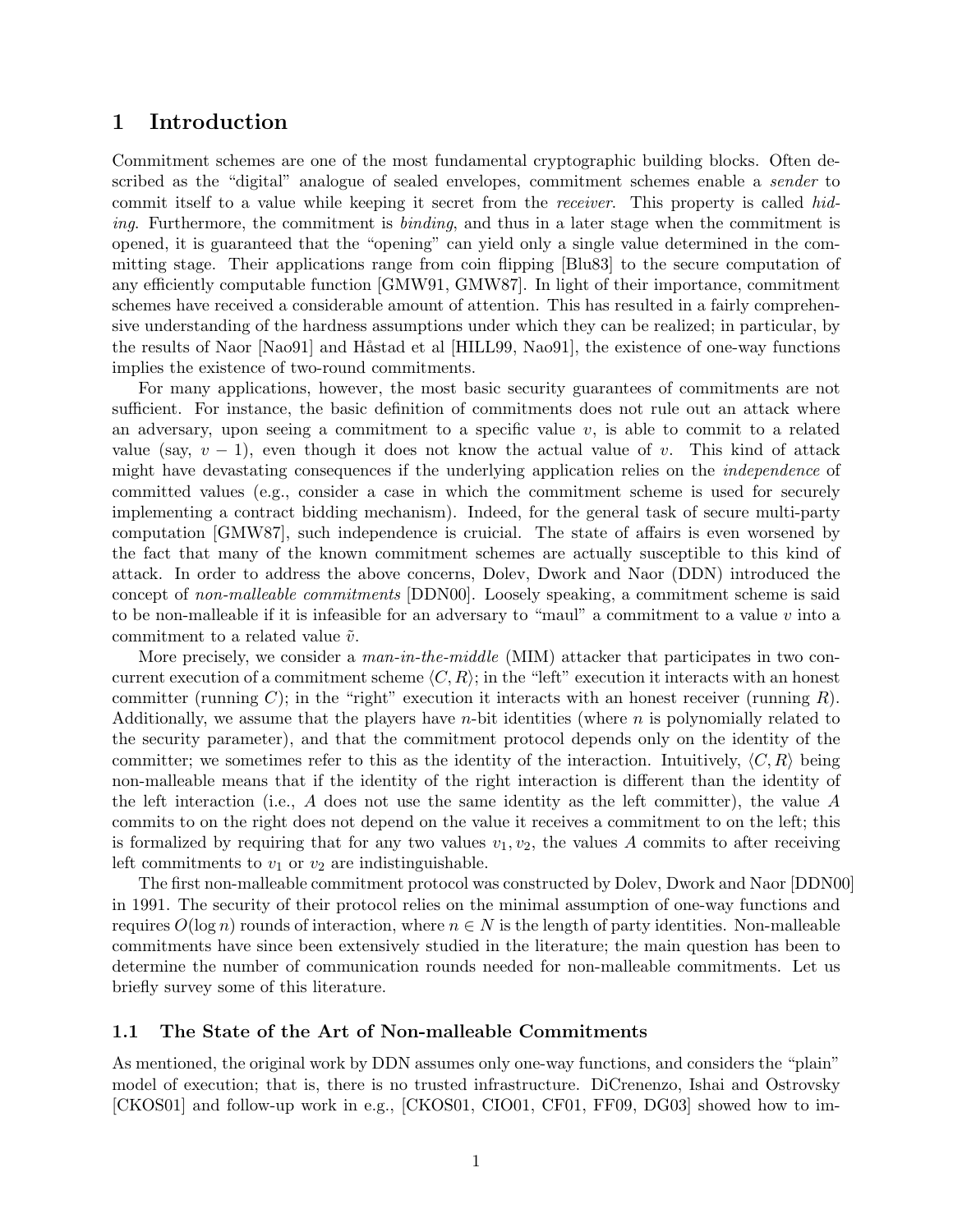prove the round-complexity of the DDN construction when assuming the existence of some trusted infrastructure; in particular, in such models non-interactive (i.e., single message) non-malleable commitments based on only one-way function are known [DG03]. The first improvment to the round-complexity of the DDN construction without any trusted infrastructure came more than a decade later. Following the ground-breaking work by Barak on non-black-box simulation [Bar01], in 2002, Barak [Bar02] presented a constant-round protocol for non-malleable commitments; the security of this protocol however relies on the existence of trapdoor permutations and hash functions that are collision-resistant against circuits of sub-exponential size. A few years later, Pass and Rosen [PR05b] (relying on a technique from Pass [Pas04]), showed that collision resistant hash functions secure against polynomially-sized circuits are sufficient to obtain a constant-round protocol. Pandey, Pass and Vaikuntanathan [PPV08] next provided a construction of a non-interactive non-malleable commitment based on a new hardness assumption with a strong non-malleability flavour; in contrast to the earlier constant-round constructions, their protocol has a black-box proof of security.

Last year, Lin and Pass (LP) [LP09] showed a  $O(1)^{\log^* n}$ -round protocol that is based on the existence of one-way functions and uses a black-box proof of security. Subsequent work by Pass and Wee [PW10] obtained a constant-round protocol based on sub-exponetially hard one-way functions (again using a black-box proof of security). Finally, a very recent work by Wee improved the round-complexity of the LP protocol to  $O(\log^* n)$ -rounds, again based on one-way functions.<sup>1</sup>

So, summarizing the state of the art, we have:

- Based on the minimal assumption of (polynomially-hard) one-way functions, the best protocols require  $O(\log^*$ -rounds and have black-box proofs of security.
- Constant-round protocols are known based on either collision-resistant hashfunctions (and using a non-black-box proofs of security), or subexponetially hard one-way functions (using a black-box proof of security).

### 1.2 Settling the Round-complexity of Non-malleable Commitments

In this work, we settle the round-complexity of non-malleable commitments: we present a constantround protocol that is based on the assumption of (polynomially-hard) one-way functions and does not use any trusted infrastructure. Since the existence of commitment schemes already implies the existence of one-way functions [IL89] we thus have:

Theorem 1. Assume the existence of a commitment scheme. Then there exists a constant-round non-malleable commitment scheme with a black-box proof of security.

Concurrent non-malleability As mentioned, the original notion of non-malleability considers an MIM attacker participating in a single execution on the left and a single execution on the right. Already the original DDN paper suggested that a stronger notion of non-malleability—concurrent non-malleability—where the MIM may participate in an unbounded number of executions on both the left and the right, is desirable. Pass and Rosen [PR05a] provided the first construction of a concurrently non-malleable commitment scheme; their scheme only has a constant number of rounds but relies on the existence of claw-free permutations (and non-black-box techniques). Subsequently,

<sup>&</sup>lt;sup>1</sup>In the journal version of [LP09], we point out that a slight tweak of the orignal LP protocol in fact also yields a  $O(\log^* n)$ -round protocol. However, as we discuss further in Section 1.6, Wee's protocol has other desirable features namely, it can be used to obtain a *black-box construction* of secure multi-party computation based on various different primitives.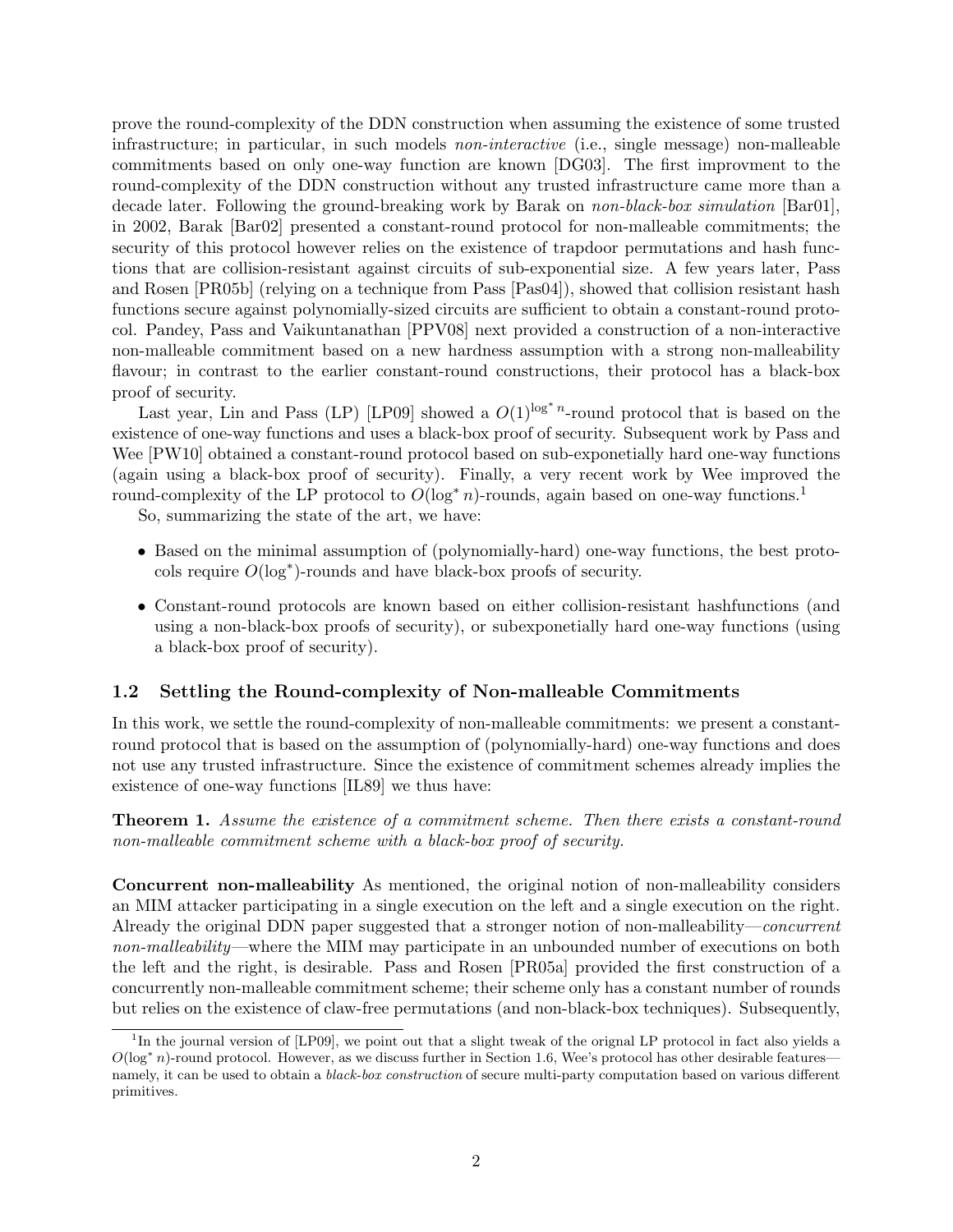Lin, Pass and Venkitasubramaniam [LPV08] provided an  $O(n)$ -round construction based on oneway functions. Finally, the LP protocol and its derivates  $[PW10, Wee10]$  yield a  $O(log^*)$ -round protocol based on one-way functions, or a constant-round protocol based on subexponential oneway functions. As we show, our protocol is also concurrently non-malleable.

Robust Non-malleability Lin and Pass [LP09] recently introduced the notion of robust nonmalleable commitments. Roughly speaking, whereas non-malleability considers a scenario where a MIM participates in the same commitment protocol on the left and the right, r-robustness considers a notion of non-malleability for commitments where the MIM attacker participates in any arbitrary r-round protocol on the left, and the commitment protocol on the right. Robustness is useful when using non-malleable commitments as subprotocols within larger protocols. As we show, for any constant r, our protocol can be made r-robust while still remaining constant-round.

Thus summarizing the above discussion, we have:

**Theorem 2.** Assume the existence of a commitment scheme. Then for any constant r, there exists a constant-round commitment scheme that is r-robust concurrently non-malleable with a black-box proof of security.

### 1.3 Applications to Secure Multi-party Computation

As mentioned, "independence" of inputs is crucial for secure multi-party computation protocols. Indeed, there has been a tight interplay between work on the round-complexity of multi-party computation and work on non-malleable commitments.

Goldreich, Micali and Wigderson's [GMW91] original work on secure multi-party computation showed a  $O(m)$ -round multi-party computation protocol based on the existence of enhanced trapdoor permutations (TDPs), where m is the number of players in the execution; implicit in their work is a  $O(n)$ -round non-malleable commitment for the special case of so-called "synchronizing" adversaries that have identities of length  $log n$ . Subsequent works improved the round-complexity by making stronger assumptions. Katz, Ostrovsky, and Smith [KOS03] obtained a O(log m)-round protocol assuming TDPs and dense-crypto systems by relying on the non-malleable commitments from [DDN00]. By additionally assuming the existence of hash-function collision-resistant against circuits of sub-exponential size (and non-black-box techniques), they also obtained a  $O(1)$ -round protocol by instead relying on the non-malleable commitment from [Bar02]. More recently, Pass [Pas04], showed the existence of a O(1)-rounds protocol assuming only TDPs and (standard) collision resistant hash functions (but still using non-black box techniques); this technique in turned was used in the non-malleable commitment of [PR05a].

The implicit connection between the round-complexity of non-malleable commitments and secure multi-party was formalized by Lin, Pass and Venkitasubramaniam in [LPV09]: they show that the existence of k-round 4-robust non-malleable commitments and the existence of TDPs implies the existence of  $O(k)$ -round secure multi-party computation. All the more recent constructions of non-malleable commitments [LP09, PW10, Wee10] are robust, and thus as a consequence, the state of the art of secure multi-party computation was the same as for non-malleable commitments.

Combining the result of [LPV09] with Theorem 2, we get that secure multi-party computations can be performed in a constant number of round based on only TDPs.

Theorem 3. Assume the existence of enhanced trapdoor permutations. Then there exists a constantround protocol for secure multi-party computation.

Remark 1. Although we haven't verified all the details, it would seem that the TDP assumption can be weakened to only assume the existence of a constant-round honest-but-curious OT protocol.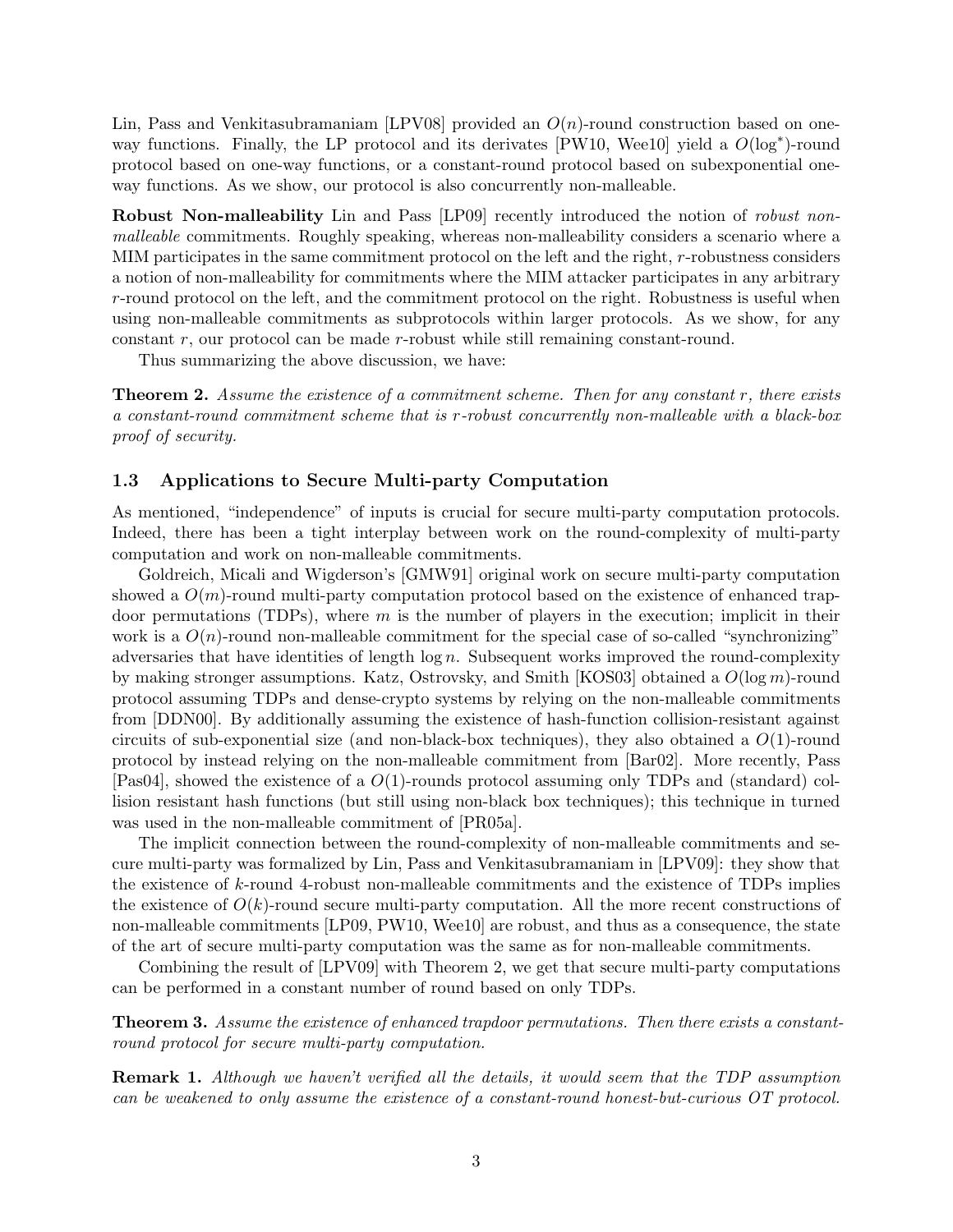### 1.4 Applications to Non-malleable Zero-knowledge

Non-malleable zero-knowledge [DDN00] consider the execution of zero-knowledge protocols in the presence of a MIM attacker. Roughly speaking, a zero-knowledge protocol is non-malleable if the MIM attacker can only provide convincing right-interaction proofs of statements that it could have proved without participating in the left interaction. The recent result of [LPTV10] shows that the existence of k-round 4-robust non-malleable commitments implies the existence of  $O(k)$ -round non-malleable zero-knowledge arguments for NP. By combining their results with Theorem 2 we directly have that the existence of one-way functions implies the existence a constant-round zero-knowledge argument for NP.

Theorem 4. Assume the existence of one-way functions. Then there exists a constant-round nonmalleable black-box zero-knowledge argument for  $NP$  with a black-box proof of security.

#### 1.5 A New Technique: "Message-scheduling in the head"

The main idea underlying all non-malleable commitment schemes is to "encode" the identity of the committer into the protocol. At the very least, this ensure that unless the attacker copies the identity of the left committer, the attacker cannot simply forward messages between the left and the right executions. But we also need to ensure that the attacker cannot in a clever way maul the messages it receives on the left so they become useful on the right. For instance, in the original DDN construction, the identity is encoded into the scheduling of messages in the protocol; on a very high-level (and oversimplifying), the idea is to ensure that at some point in the execution, the MIM must "speak" while only receiving "useless" messages. The problem with this approach is that it requires a high round-complexity.

We will revisit the DDN approach. The main idea behind our scheme is to perform the message scheduling "in the head". A bit more precisely, our protocol follows the "simulation-soundness" paradigm of Sahai [Sah99], first used in the context of CCA-secure encryption, and next used by Pass and Rosen [PR05a] and Lin and Pass [LP09] in the context of non-malleable commitments; that is, the main component of our construction is a method for enabling us to "simulate" the left interaction, while ensure that the right interaction remains "sounds". Towards this, we embedd a "trapdoor" into the protocol which depends on the identity of the interaction; proving simulationsoundness then essentially amounts to showing that there exists a way to recover the trapdoor for the left intraction, while ensuring that the adversary does not recover the trapdoor for the right interaction (as long as the right interaction has a different identity than the left interaction).

The idea is to have a protocol where the trapdoor can be recovered by "rewinding" some specific messages in the protocol—called "slots"—in a specific order which depends on the identity of the interaction. Furthemore, the protocol should have the property that if this specific rewinding order is not the rewinding order actually used, then a trapdoor cannot be recovered. So, if we rewind the left interaction according to the rewinding order corresponding to the identity of the left interaction, this will still not enable the adversary to recover the trapdoor corresponding to the right interaction (unless the identity of the right interaction is the same as the identity of the left interaction). In our particular instantiation of this idea, the trapdoor will be a "signature-chain" (i.e., a signature on a signature on a signature, etc.) of length  $n$  (i.e., the identity lenght) using different keys; the choice of the keys in the signature chain are determined by the identity of the interaction. Next, the protocol will have a "slot" for each of the keys where the receiver is willing to sign a single message for the committer using the key corresponding to the slot. The key point is that the simulator is able to rewind the slots in an appropriate order to recover a signature-chain corresponing to the identity of the left interaction; but the rewindings will still not enable the adversary to recover a signature-chain corresponding to any other identity.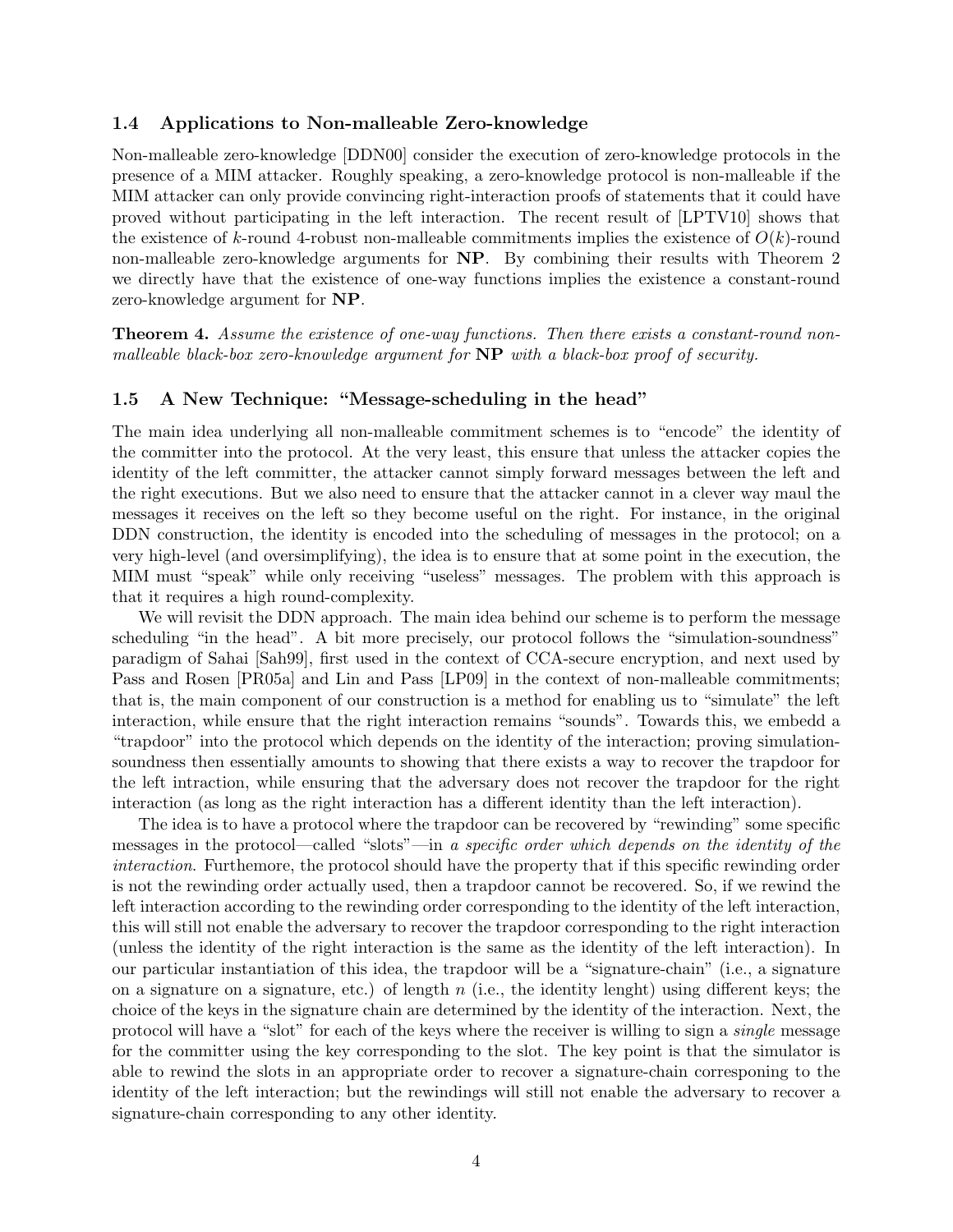# 1.6 Open questions

- To use our proof technique we require the non-malleable commitment protocol to have at least 2 slots, and thus at least 4 messages. It is an intruiging open question whether we can base the security of non-interactive, or even 2 message, protocols on a more standard assumption than the one given in [PPV08]. In fact, even the problem of getting non-interactive commitment scheme from one-way function is still open.
- The question of obtaining a truly practical construction of a non-malleable commitment based on a standard assumption is open as well. A step in this direction would be to get a constant-round black-box construction of non-malleable commitments based on one-way functions: Whereas our protocols have black-box proofs of security, the constructions itself use the underlying one-way function in a non-black-box way; that is, in the construction we rely on a Cook reduction. In contrast, Wee [Wee10] (building partially on ideas from  $[CDSMW09, PW09]$  shows a  $O(log^* n)$ -round black-box construction of commitment scheme based on one-way functions, that satisfies a somewhat weaker notion of non-malleability. This notion of non-malleability, however, suffices for the application to secure multi-party computation, and as a result, Wee [Wee10] obtains a  $O(\log^* n)$ -round black-box construction of secure multi-party computation based on a number of underlying primitives. We have not yet investigated whether techniques from [CDSMW09, PW09, Wee10] can be applied also to our protocol; we leave this for future work.
- Very recently, Canetti, Lin and Pass [CLP10] introduced an even stronger notion of security for commitment schemes: CCA, or Chosen-Commitment-Attack, security. Roughly speaking, a commitment scheme is CCA-secure if the hiding property of the commitments using identity id remain hiding even if the receiver has oracle access to a decommitment oracle for any commitment using a different identity. It is easy to see that CCA-security implies concurrent non-malleability. [CLP10] provide a construction of an  $O(n^{\epsilon})$ -round CCA-secure commitment. Our construction does not seem to be CCA-secure, but we believe that our techniques might be useful for improving the round-complexity also for CCA-secure commitments; we leave this for future work.

# 1.7 Outline

In Section 2, we provide some preliminaries. In Section 3, we provide an overview of our protocol construction and its security proof. In Section 4 we provide some formalizations and results abouts "signature-chains". Our protocol (which relies on the notion of a signature chain) is presented in Section 5. We provide the proof of (stand-alone) non-malleabilty in Section 6; in Section 7 and 8, we demonstrate that our protocol is also concurrent non-malleable, and can be made r-robust for any constant r.

# 2 Preliminaries

Let N denote the set of all positive integers. For any integer  $n \in N$ , let [n] denote the set  $\{1, 2, \ldots, n\}$ , We denote by  $\{0, 1\}^n$  the set of binary strings of length n, and  $\{0, 1, 2\}^n$  the set of trinary strings of length n. Given a binary (or trinary) string  $\psi$  of length n, we denote by  $[\psi]_1^i$ the prefix of  $\psi$  of length i. We denote by  $\mathcal{PPT}$  probabilistic polynomial time Turing machines. We assume familiarity with interactive Turing machines, denoted ITM, interactive protocols, and computational indistinguishability; the formal definitions of interactive protocols and comutational indistinguishability are provided in Appendix A. Given a pair of ITMs,  $A$  and  $B$ , we denote by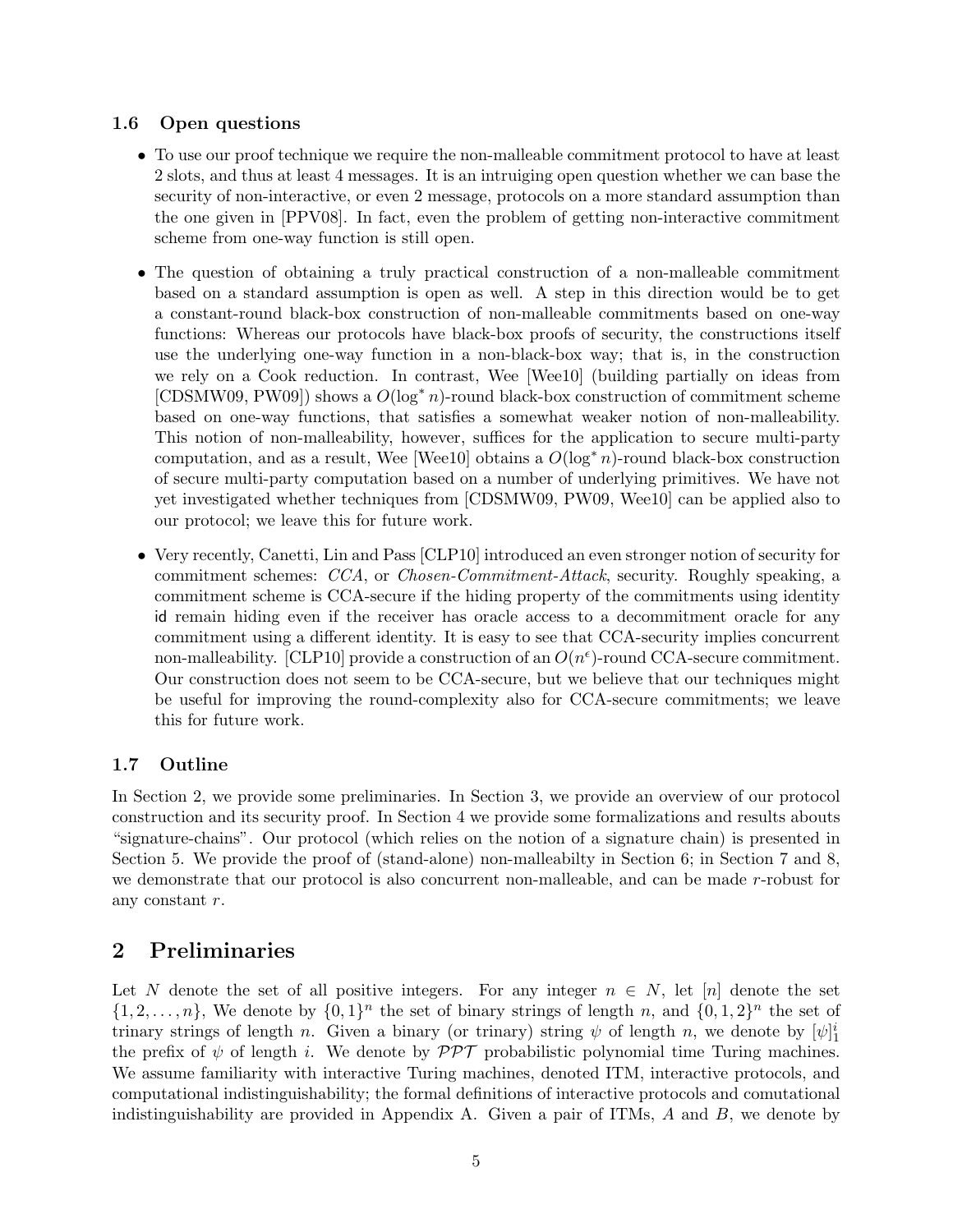$\langle A(x), B(y)\rangle(z)$  the random variable representing the (local) output of B, on common input z and private input y, when interacting with A with private input  $x$ , when the random tape of each machine is uniformly and independently chosen.

### 2.1 Signature Schemes

We focus on fixed-length signature schemes  $\Pi = (Gen, Sign, Ver)$ , that is, the signing algorithm Sign on input  $1^n$ , a public key pk and a message  $m \in \{0,1\}^*$ , always outputs a signature of length n. We refer the reader to [Gol04] for a formal definition. Such signature schemes can be constructed relying on universal one-way hash functions [NY89], which in turn can be based on any one-way function [Rom90]. Below, a signature scheme always refers to a fixed-length signature scheme.

### 2.2 Commitment Schemes

Commitment schemes are used to enable a party, known as the sender, to commit itself to a value while keeping it secret from the *receiver* (this property is called hiding). Furthermore, the commitment is binding, and thus in a later stage when the commitment is opened, it is guaranteed that the "opening" can yield only a single value determined in the committing phase. In this work, we consider commitment schemes that are statistically-binding, namely while the hiding property only holds against computationally bounded (non-uniform) adversaries, the binding property is required to hold against unbounded adversaries. We refer the reader to [Gol01] for a formal definition.

Two-round (i.e., a single message from the receiver followed by a single message from the committer) commitment schemes are known to exist based on the minimal assumption of one-way functions [Nao91, HILL99]. In the sequel of the paper, a commitment scheme always refers to a statistically-binding commitment.

Tag-based Commitment Scheme. Following [PR05a, DDN00], we consider tag-based commitment schemes where, in addition to the security parameter, the committer and the receiver also receive a "tag"—a.k.a. the identity—id as common input.

### 2.3 Concurrent Non-Malleable Commitments

We recall the definition of concurrent non-malleability from [LPV08]. For convenience, we use a slightly different presentation (based on indistinguishability rather than simulation); equivalence follows using a standard argument (c.f. [GM84, PR05a]). Let  $\langle C, R \rangle$  be a tag-based commitment scheme, and let  $n \in N$  be a security parameter. Consider a man-in-the-middle adversary A (as shown in figure 1) that, on inputs n and z (where z is received as an auxiliary input), participates in m left and right interactions simultaneously. In the left interactions the man-in-the-middle adversary A interacts with C, receiving commitments to values  $v_1, \ldots, v_m$ , using identities of length n,  $id_1, \ldots, id_m \in \{0,1\}^n$ , of its choice. In the right interactions A interacts with R attempting to commit to a sequence of related values  $\tilde{v}_1, \ldots, \tilde{v}_m$ , again using identities of length  $n \tilde{id}_1, \ldots, \tilde{id}_m$  of its choice. If any of the right commitments are invalid, or undefined, its value is set to  $\bot$ . For any i such that  $id_i = id_j$  for some j, set  $\tilde{v}_i = \bot$ —i.e., any commitment where the adversary uses the same identity as one of the left interactions is considered invalid. Let  $\min_{(C,R)}^A(v_1,\ldots,v_m,z)$  denote a random variable that describes the values  $\tilde{v}_1, \ldots, \tilde{v}_m$  and the view of  $\tilde{A}$ , in the above experiment.

**Definition 1.** A commitment scheme  $\langle C, R \rangle$  is said to be concurrent non-malleable (with respect to itself) if for every polynomial  $p(\cdot)$ , and every PPT man-in-the-middle adversary A that participates in at most  $m = p(n)$  concurrent executions, the following ensembles are computationally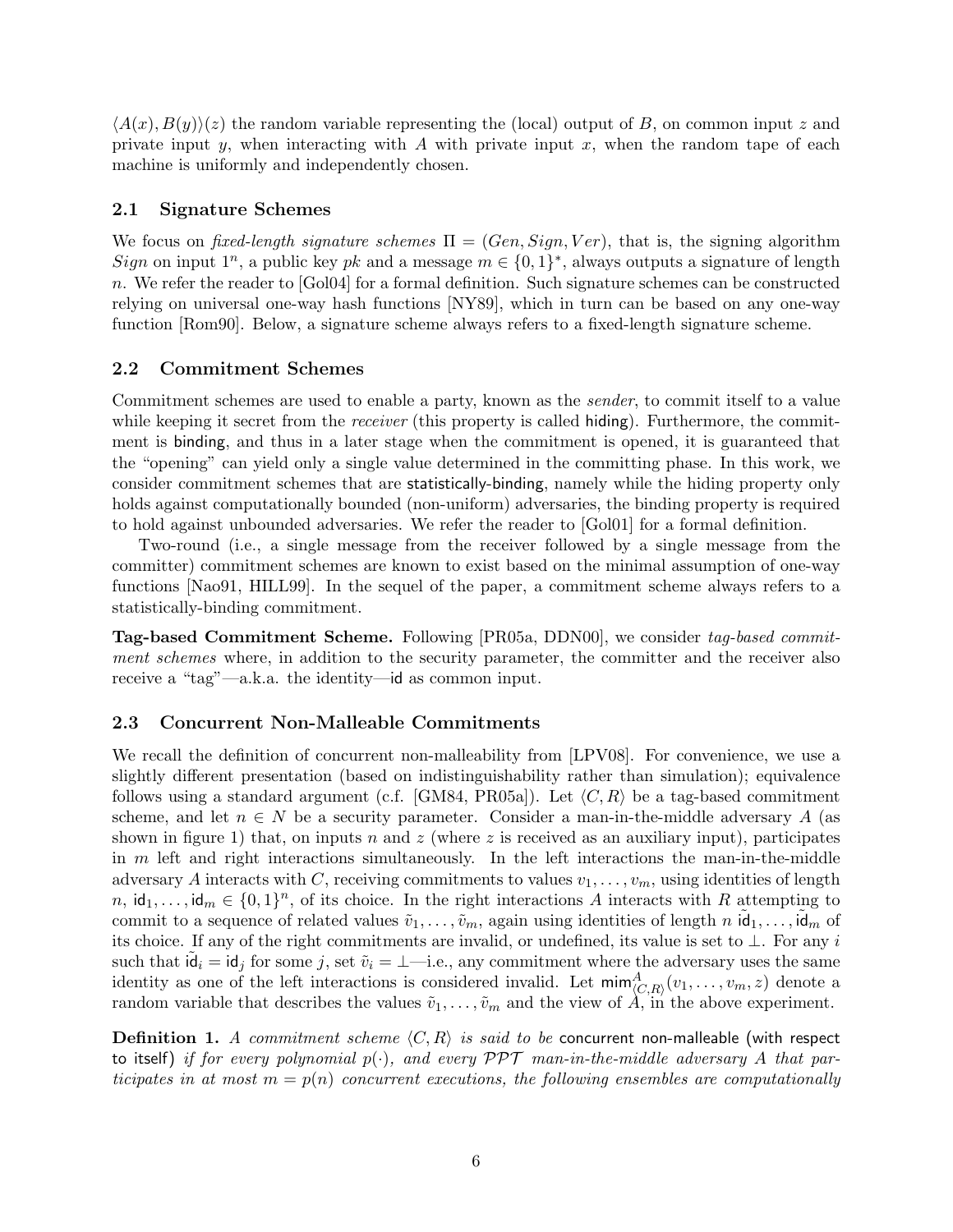

Figure 1: A concurrent man-in-the-middle adversary.

$$
Com(v) \rightarrow A \rightarrow Com(\tilde{v})
$$
\n
$$
Com(v) \rightarrow A \rightarrow Com(\tilde{v})
$$
\n
$$
Com(v) \rightarrow A \rightarrow Com(\tilde{v}_i)
$$
\n
$$
Com(\tilde{v}_i)
$$
\n
$$
Com(\tilde{v}_m)
$$
\n
$$
Com(\tilde{v}_m)
$$
\n
$$
Com(v_i) \rightarrow A \rightarrow Com(\tilde{v})
$$
\n
$$
Com(v_m)
$$
\n
$$
Com(v_m)
$$
\n
$$
Com(v_m)
$$
\n
$$
Com(v_m)
$$
\n
$$
Com(v_m)
$$
\n
$$
Com(v_m)
$$
\n
$$
Com(v_m)
$$
\n
$$
Com(v_m)
$$
\n
$$
Com(v_m)
$$
\n
$$
Com(v_m)
$$
\n
$$
Com(v_m)
$$
\n
$$
Com(v_m)
$$
\n
$$
Com(v_m)
$$
\n
$$
Com(v_m)
$$
\n
$$
Com(v_m)
$$
\n
$$
Com(v_m)
$$
\n
$$
Com(v_m)
$$
\n
$$
Com(v_m)
$$
\n
$$
Com(v_m)
$$
\n
$$
Com(v_m)
$$
\n
$$
Com(v_m)
$$
\n
$$
Com(v_m)
$$
\n
$$
Com(v_m)
$$
\n
$$
Com(v_m)
$$
\n
$$
Com(v_m)
$$

Figure 2: Restricted man-in-the-middle adversaries.

indistinguishable.

$$
\left\{\min_{(C,R)}^{A}(v_1,\ldots,v_m,z)\right\}_{n\in N,v_1,\ldots,v_m\in\{0,1\}^n,v',1,\ldots,v'_m\in\{0,1\}^n,z\in\{0,1\}^n}
$$
\n
$$
\left\{\min_{(C,R)}^{A}(v'_1,\ldots,v'_m,z)\right\}_{n\in N,v_1,\ldots,v_m\in\{0,1\}^n,v',1,\ldots,v'_m\in\{0,1\}^n,z\in\{0,1\}^n}
$$

We also consider relaxed notions of concurrent non-malleability: one-one, one-many, and manyone secure non-malleable commitments (See Figure 2 below.) In a one-one (a.k.a., a stand-alone secure) non-malleable commitment, we consider only adversaries A that participate in one left and one right interaction; in one-many, A participates in one left and many right, and in many-one, A participates in many left and one right.

As shown in [LPV08], any protocol that is one-many non-malleable is also concurrent nonmalleable.

**Proposition 1** ([LPV08]). Let  $\langle C, R \rangle$  be a one-many concurrent non-malleable commitment. Then,  $\langle C, R \rangle$  is also a concurrent non-malleable commitment.

#### 2.4 Robustness: Non-Malleability w.r.t. k-round Protocols

The concept of non-malleability is traditionally only considered in a setting where a man-in-the middle adversary is participating in two (or more) executions of the same protocol. We here consider a notion of non-malleability with respect to arbitrary k-round protocols. Below, we recall the definition of k-robustness from [LP09].

Consider a one-many man-in-the-middle adversary  $A$  (as shown in figure 3) that participates in one left interaction—communicating with a machine B—and many right interactions—acting as a committer using the commitment scheme  $\langle C, R \rangle$ . As in the standard definition of non-malleability, A can adaptively choose the identities in the right interactions. We denote by  $\min_{(C,R)}^{B,A}(y,z)$  the random variable consisting of the view of  $A(z)$  in a man-in-the-middle execution when communicating with  $B(y)$  on the left and honest receivers on the right, combined with the values  $A(z)$  commits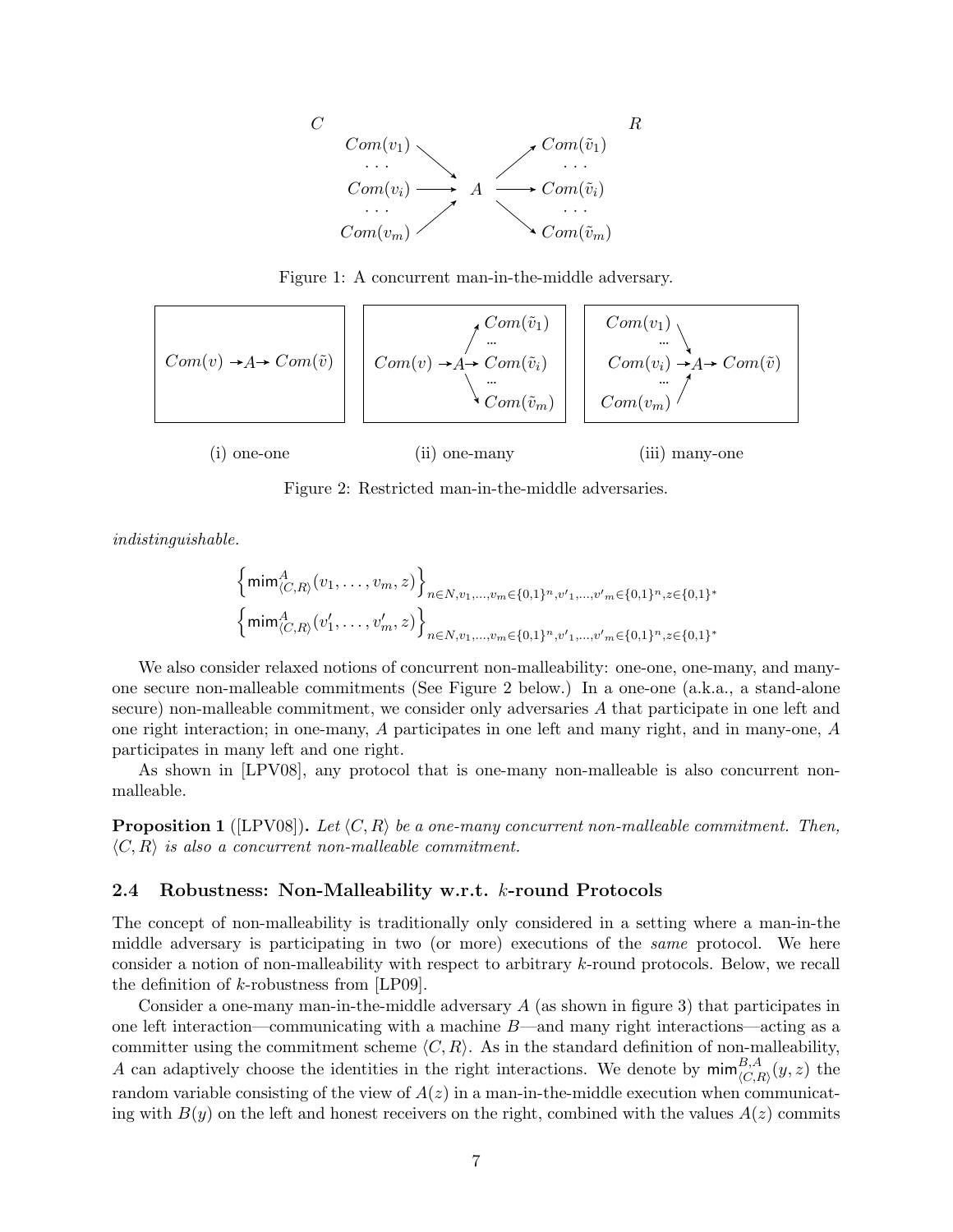

Figure 3: A concurrent man-in-the-middle adversary with respect to protocol  $B$  on input  $y$ .

to on the right. Intuitively, we say that  $\langle C, R \rangle$  is one-many non-malleable w.r.t B if  $\min_{\langle C, R \rangle}^{B,A}(y_1, z)$ and  $\min_{(C,R)}^{B,A}(y_2,z)$  are indistinguishable, whenever interactions with  $B(y_1)$  and  $B(y_2)$  cannot be distinguished.

**Definition 2.** Let  $\langle C, R \rangle$  be a commitment scheme, and B a PPT ITM. We say the commitment scheme  $\langle C, R \rangle$  is one-many non-malleable w.r.t.  $B$ , if for every two sequences  $\{y_n^1\}_{n\in N}$  and  $\{y_n^2\}_{n\in N}$ ,  $y_n^1, y_n^2 \in \{0,1\}^n$ , such that, for all PPT ITM  $\tilde{A}$ , it holds that

$$
\left\{ \langle B(y_n^1), \tilde{A}(z) \rangle (1^n) \right\}_{n \in N, z \in \{0, 1\}^*} \approx \left\{ \langle B(y_n^2), \tilde{A}(z) \rangle (1^n) \right\}_{n \in N, z \in \{0, 1\}}
$$

∗

then it also holds that, for every  $\mathcal{PPT}$  one-many man-in-the-middle adversary A,

$$
\left\{ \min_{\langle C,R \rangle}^{B,A} (y_n^1, z) \right\}_{n \in N, z \in \{0,1\}^*} \approx \left\{ \min_{\langle C,R \rangle}^{B,A} (y_n^2, z) \right\}_{n \in N, z \in \{0,1\}^*}
$$

We say that  $\langle C, R \rangle$  is one-many k-robust if  $\langle C, R \rangle$  is one-many non-malleable w.r.t. any machine B that interacts with the man-in-the-middle adversary in  $k$  rounds.

# 3 Proof Overview

To explain the main ideas behind our construction, we here focus on outlining the construction of a constant-round non-malleable commitment scheme that is secure for synchronizing and nonaborting adversaries; we next comment on how to deal with general adversaries. An adversary is said to be synchronizing if it "aligns" the left and the right executions; that is, whenever it receives message  $i$  on the left, it directly sends message  $i$  on the right, and vice versa. An adversary is said to be non-aborting if it never sends any invalid messages in the left interaction (where it is acting as a receiver); it might still send invalid messages on the right.

As mentioned in the introduction, the idea is to have a protocol with an "identity-based trapdoor" embedded into it. The trapdoor will be a "signature-chain" using a sequence of keys that are determined by the identity of the protocol. More precisely, we say that  $(\sigma_0, \sigma_1, \ldots, \sigma_n)$  is a plain signature chain<sup>2</sup> with respect to the signature scheme Π, the verification keys  $vk_0, vk_1$  and the pattern  $\psi \in \{0,1\}^n$  if  $\sigma_0 = 0$  and for all  $0 \leq i < n$ ,  $\sigma_{i+1}$  is a signature on the message  $(i, \sigma_i)$ with respect to the key  $vk_{\psi_{i+1}}$ . For convenience of notation, for the remainder of this section we fix a particular signature scheme Π; all signatures we use are with respect to this this particular scheme.

The following simple claim regarding signature chains will be useful. Consider a "signature game" where an adversary A gets access to two randomly chosen verification keys  $vk_0, vk_1$  and additionally has access to signature oracles with respect to  $vk_0$  and  $vk_1$ ; let  $\varphi$  denote the "access"

<sup>&</sup>lt;sup>2</sup>We use the name "plain signature chain" (instead of just "signature chain"), since the actual signature chains we will use in the final construction will be a bit more complicated.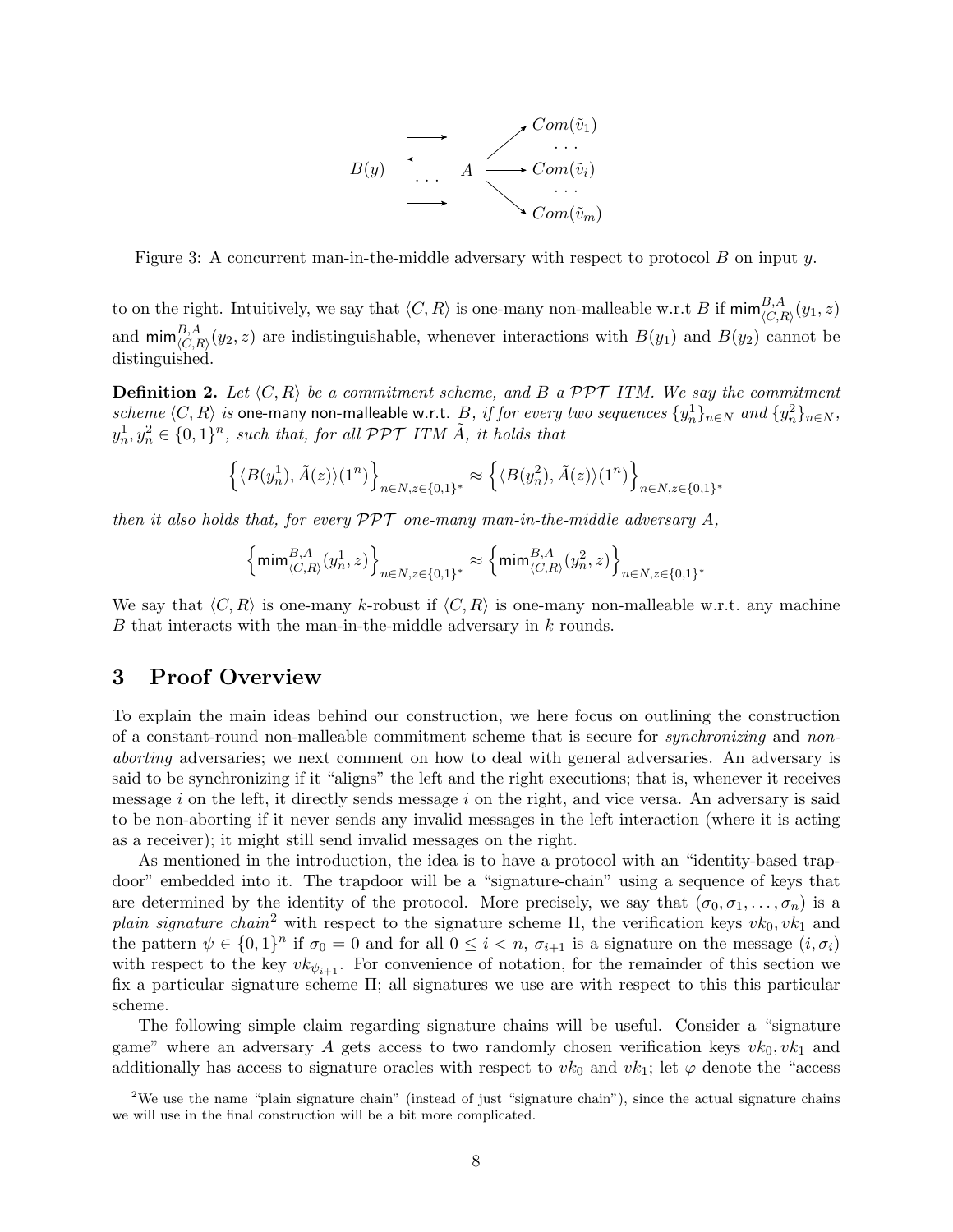pattern" of the adversary to the signature oracle (that is, if the  $i$ 'th oracle call is to the signature oracle w.r.t.  $vk_b$ , then  $\varphi_i = b$ ). The claim now is that, with overwhelming probability, if in the signature game, A manages to output a plain signature chain with respect to  $vk_0, vk_1$  and pattern  $\psi$ , then  $\psi$  is a substring of  $\varphi$ .

The protocol for committing to a string  $v$  with identity id proceeds as follows:

- Slot 1: The receiver R generates a key-pair  $(s k_0, v k_0)$  for the signature scheme II, and sends  $vk_0$  to the committer C. C next send a random message  $r_0$  to R who signs  $r_0$  and then returns the signature to C.
- Slot 2: R generates another key-pair  $(sk_1, vk_1)$  and sends  $vk_0$  to the committer C. As in Slot 1, C next send a random message  $r_1$  to R who signs  $r_1$  and then returns the signature to C.
- Commit phase:  $C$  commits to  $v$  using a standard statistically binding commitment.
- Proof phase: C gives R a "special-purpose"<sup>3</sup> witness indistinguishable proof of knowledge of the fact that it either knows the value committed to in the commit phase, or that it knows a plain signature chain with respect to  $vk_0, vk_1$  and id.

We now turn to argue that this protocol is non malleable with respect to non-aborting and synchronizing adversaries. For simplicity, we here focus only on one-one (i.e., stand-alone) nonmalleability (but the same proof actually also works for concurrent non-malleability). Consider a man-in-the-middle adversary A that uses identity id on the left and identity  $\mathsf{id} \neq \mathsf{id}$  on the right, and receives a commitment to the value  $v$  on the left. We will argue that no matter what the value of  $v$  is, the values it commits to on the right will be indistinguishble. Towards this goal, consider a hybrid experiment where the left interaction is simulated by acting honestly in Slot 1 and 2, next committing to 0, and finally using a "fake-witness"—namely a signature chain—in the proof phase; the simulator obtains this fake witness by simply rewinding Slot 1 and 2 (that is, to rewinding slot b, we restore the state of A after  $vk_b$  has been sent, and send a new message to be signed) in the appropriate order to obtain a signature chain with respect to id (note that since  $A$  is non-aborting, each time the simulator asks it to sign a message, it does). To show the above claim, we now argue that no matter what the value of  $v$  is, the value A commits to on the right in the real execution (when receiving a commitment to  $v$ ), is indistinguishable from the value it commits to on the right when the left interaction instead is simulated.

The key-point of the proof is the claim that even in the simulation, A cannot use a fake-witness in the right interaction. This follows from the fact that since  $\vec{A}$  is synchronizing, when we rewind Slot 1 and 2 on the left, the same slots are rewound on the right in exactly the same order. Thus, by the signature-game claim, if A manages to get a signature chain it must be a subset of the pattern 01id (the reason we need to append 01 is that A gets 2 signatures in the honest emulation of Slot 1 and 2, already before we start the rewindings). So, if we appropriately restrict the identity set (for instance, by requiring that all identities start with 10) then the only valid identity that is a substring of 01id is id, and thus  $id = id$ , which is a contradiction.

To argue that the value committed to on the right does not change when we move from the real interaction to the simulation, consider an intermediary hybrid where we only change the witness used in the proof phase (but keep the value committed to in the commit phase to  $v$ ). Note that by the witness indistinguishable property of the proof phase, we have that the view of the adversary is indistinguishable when we make this switch, but since the value committed to on the right cannot be efficiently recovered, this does not directly imply that the committed value also is

<sup>3</sup>We will shortly explain what makes this proof special.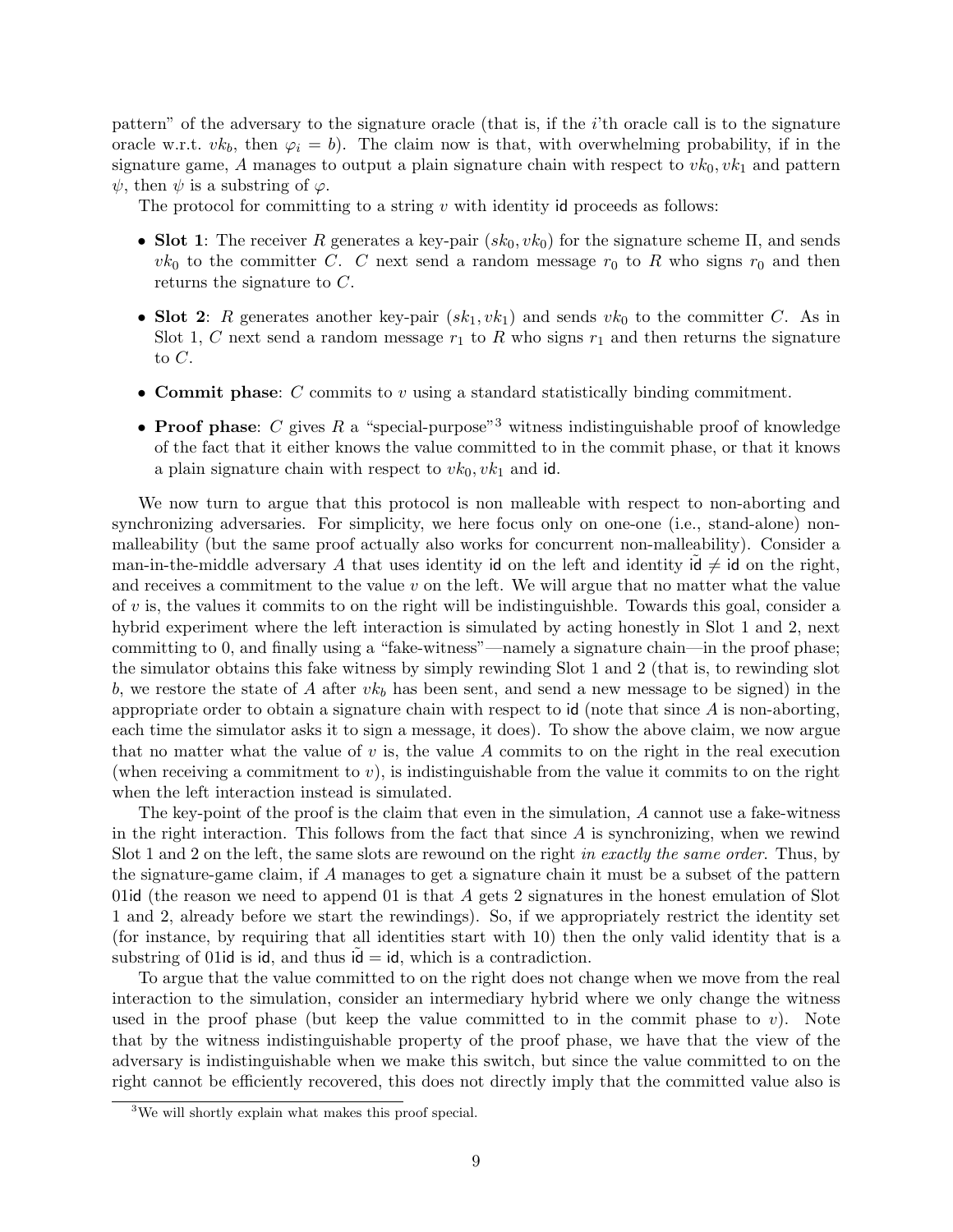indistinguishable. One way of resolving this problem would be to (in analogy with [PR05a]) have the proof phase be statistically witness indistinguishable; but this requires additional assumptions (to keep it constant-round). Instead, we here rely on an idea from [LP09]: we let the proof phase consist of multiple sequentially ordered witness indistinguishable special-sound proofs. This allows us to change the witness in each of the proofs, one by one, while ensuring that the witness on the right can be extracted from some other proof, without rewinding the left proof where the witness currently is being changed. Since the witness used in the right interaction cannot be a fake witness (by the key-claim above), the witness used in all of the sequential right proofs must the commitment information for the commit phase, and thus if the committed value on the right changes, we contradict the witness indistinguishability of one of the sequentially ordered proofs.

Finally, we simply have to argue that the value on the right does not change once we change the value committed to in the commit phase on the left. This again easily follows since the witness on the right can be extracted from the proof phase, and again by the key-claim above, this witness contains the value committed to in the commit phase, so indistinguishability of the committed value follows from the hiding property of the the left commitment.

Dealing with aborting adversaries: When considering aborting adversaries, we run into two obstacles:

- The adversary might notice that the simulator is feeding it signature chains to sign (instead of random messages) and thus decide to abort the left execution. We handle this by adapting the definition of a signature chain: instead of requiring the chain to be "a signature on a signature on a signature... etc", we require a signature-chain to be a signature on "a *commitment* of a signature on a commitment of a signature... etc". And next, in the protocol, we let  $C$  send commitments to 0 instead of random strings. To be able to establish an analog of the above signature-game claim, we additionally require  $C$  to give a zero-knowledge proof of knowledge of the value it committed to before  $R$  agrees to sign it.
- Another problem is that A might abort the left execution with some probability  $p$ . This means that we might have to rewind the left execution many times (roughly  $1/p$  times) before getting the signature we are looking for. As a consequence, the "access pattern" on the right will be a substring of  $01id_1^*id_2^* \dots id_n^*$ . To get around this problem, we add an additional slot (and a corresponding signature key). Next, we require that the signature-chain corresponding to the identity id to be with respect to the pattern  $2id_12id_22id_3 \ldots 2id_n$ .

Dealing with non-synchronizing adversaries: As is usually the case, synchronizing adversaries are the "hardest" to deal with it. If A is not synchronizing there exists some slot that is never rewound and so if the identity of the right interaction contains at least two 0's and two 1's, we can still establish the above key-claim, and the same proof still goes through.

# 4 Signature Chains and Games

Let  $\Pi = (Gen, Sign, Ver)$  be a fixed-length signature scheme, and com a statistically-binding commitment scheme. For simplicity of notation, we keep these schemes fixed, and provide our definitions and protocols with respect to those particular schemes. Furthermore, for simplicity of exposition, we assume that com that is non-interactive; however, all of our definitions and protocols can be easily modified to work with any two-round statistically-binding commitment schemes; see Remark 2 for further details.

We now turn to formally defining the notion of a *signature-chain* and then proceed to defining signature-games.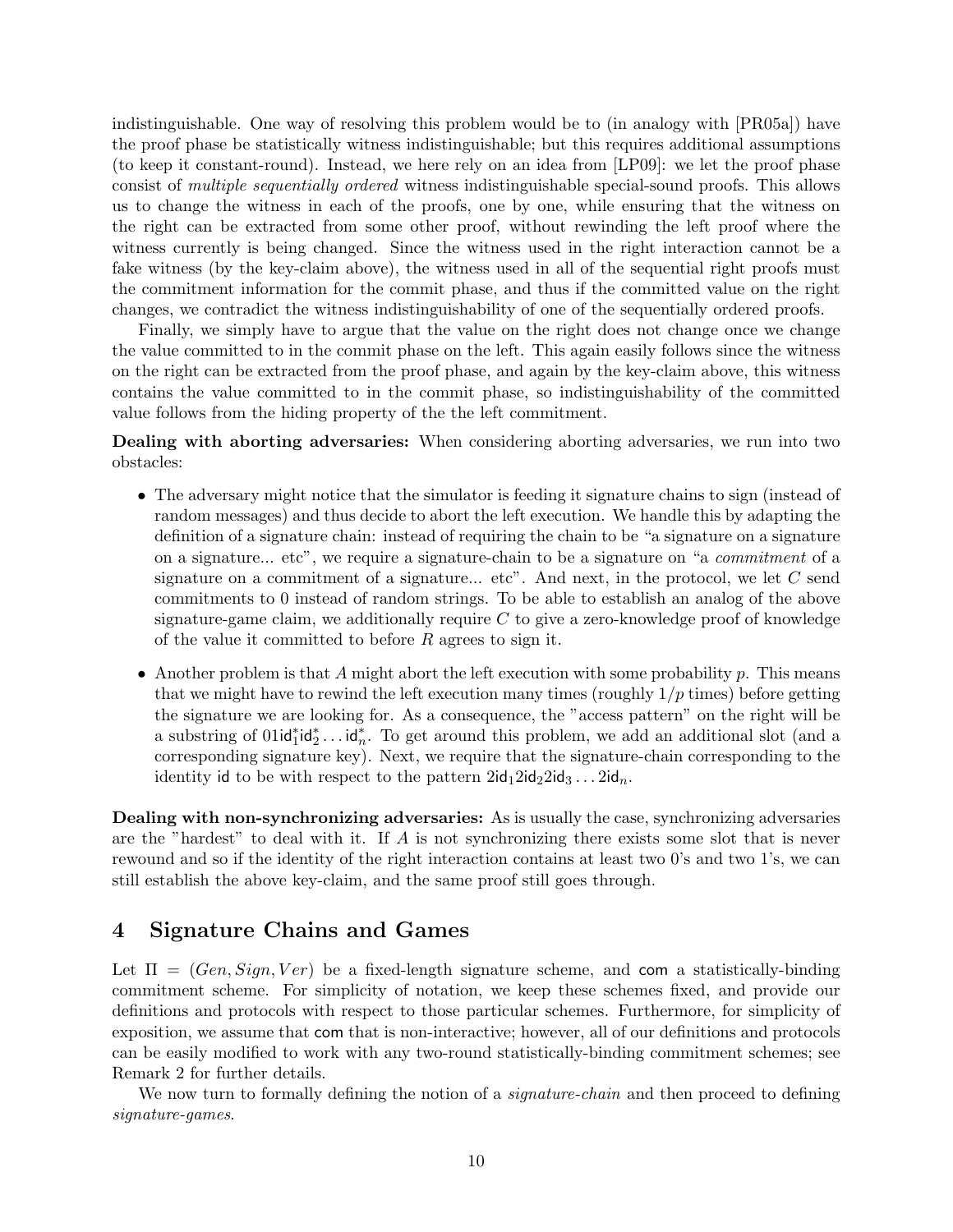**Definition 3** (Signature-Chain). Let  $\ell \in N$ ,  $\psi \in \{0,1,2\}^{\ell}$  and  $vk_0, vk_1, vk_2 \in \{0,1\}^*$  be three verification keys for the signature scheme  $\Pi$ . We say that a triplet  $\delta = (\bar{\sigma}, \bar{c}, \bar{r})$  is a signature-chain w.r.t. keys  $vk_0, vk_1, vk_2$  and pattern  $\psi$ , if  $\bar{\sigma}$ ,  $\bar{c}$ , and  $\bar{r}$  are vectors of length  $\ell$  satisfying the following properties.

- For all  $i \in [\ell], \bar{\sigma}_i$  is valid signature of the message  $\bar{c}_i$  under key  $vk_{\psi_i}$ , i.e.,  $Ver(vk_{\psi_i}, \bar{\sigma}_i, \bar{c}_i) = 1$ .
- For all  $1 < i \leq \ell$ ,  $\bar{c}_i$  is a commitment to the tuple  $(i 1, \bar{\sigma}_{i-1})$  using com and randomness  $\bar{r}_i$ ; and  $\bar{c}_1$  is a commitment to  $0^m$  using com and randomness  $\bar{r}_1$ , where  $m = \log \ell + n$ .

We say that a signature-chain  $\delta = (\bar{\sigma}, \bar{c}, \bar{r})$  has length  $\ell$  if  $|\bar{\sigma}| = l$ .

We proceed to define a signature-game  $SG^{A,\ell}(n, z)$ , where A on input  $1^n, z$  interacts with a Challenger in the following three stages:

- **Stage 1:** the Challenger samples three pairs of signing and verification keys at random,  $(sk_b, vk_b) \leftarrow$  $Gen(1<sup>n</sup>)$ , where  $b \in \{0, 1, 2\}$ , and sends A the verification keys,  $vk_0$ ,  $vk_1$ , and  $vk_2$ .
- Stage 2: A interacts with the Challenger in a sequence of iterations for as long as it wishes. Iteration i proceeds as follows:
	- A sends the Challenger a tuple  $(\varphi_i, c)$ , where  $\varphi_i \in \{0, 1, 2\}$ , followed by a 5-round ZKAOK proof of the statement that c is a valid commitment of com.
	- if the proof is convncing, the Challenger signs the commitment  $c$  using the signing key  $s_{\varphi_i}$  and returns the signature to A; otherwise, it aborts the iteration (without giving back a signature).

**Stage 3:** Finally, A outputs the tuple  $(\delta, \psi)$ .

We call the sequence  $\varphi = \varphi_1, \varphi_2, \ldots$  of signing request, the "access pattern" of A. We say that the output of A is well-formed if  $\delta$  is a length  $l(n)$  signature-chain with respect to  $vk_0, vk_1, vk_2$  and  $\psi$ . Finally, we say that A wins if its output is well-formed at  $\psi$  is not a substring of its access pattern  $\varphi$  (and *looses* otherwise).

**Lemma 1.** For every  $PPT$  adversary A and every polynomial  $\ell$ , there exists a negligible function  $\mu$ , such that for every  $n \in N$ ,  $z \in \{0,1\}^*$ , the probability that A wins in  $SG^{A,\ell}(n,z)$  is at most  $\mu(n)$ .

*Proof.* Consider any adversary A, polynomial  $\ell, n \in N$ , and  $z \in \{0, 1\}^*$ . Without loss of generality, we can assume that A always outputs tuples  $(\delta = (\bar{\sigma}, \bar{c}, \bar{r}), \psi)$  such that  $|\bar{\sigma}| = |\bar{c}| = |\bar{r}| = \psi| = l(n)$ (since whenever it doesn't it loses). For each  $i \in [l(n)]$ , define the random variable  $\mathcal{I}_i$  to be the index of the *first* iteration (in Stage 2 of the game  $SG^{A,\ell}(n,z)$ ) in which A queries the Challenger for a signature of the commitment  $\bar{c}_i$  under key  $v_{\psi_i}$ ; if A never queries the Challenger for a signature of  $\bar{c}_i$ ,  $\mathcal{I}_i$  is set to  $\perp$ .

Note that if the output of A is well-formed, it contains a signature-chain  $\delta = (\bar{\sigma}, \bar{c}, \bar{r})$  w.r.t. pattern  $\psi$ , such that for every i,  $\bar{\sigma}_i$  is a valid signature of  $\bar{c}_i$  under key  $v_{\psi_i}$ . It thus follows from the unforgibility of the signature scheme that, except with negligible probability, for each  $i$ , A must have queried  $\bar{c}_i$  for a signature of  $v_{\psi_i}$  in some iteration. We thus have the following claim.

**Claim 1.** For every PPT adversary A and polynomial  $\ell$ , there exists a negligible function  $\mu_1$ , such that for all  $n \in N$ ,  $z \in \{0,1\}^*$ , the probability that the output of A in  $SG^{A,\ell}(n,z)$  is of A is well-formed and there exists an  $i \in [\ell(n)]$  such that  $\mathcal{I}_i = \bot$ , is smaller than  $\mu_1(n)$ .

We also have the following claim.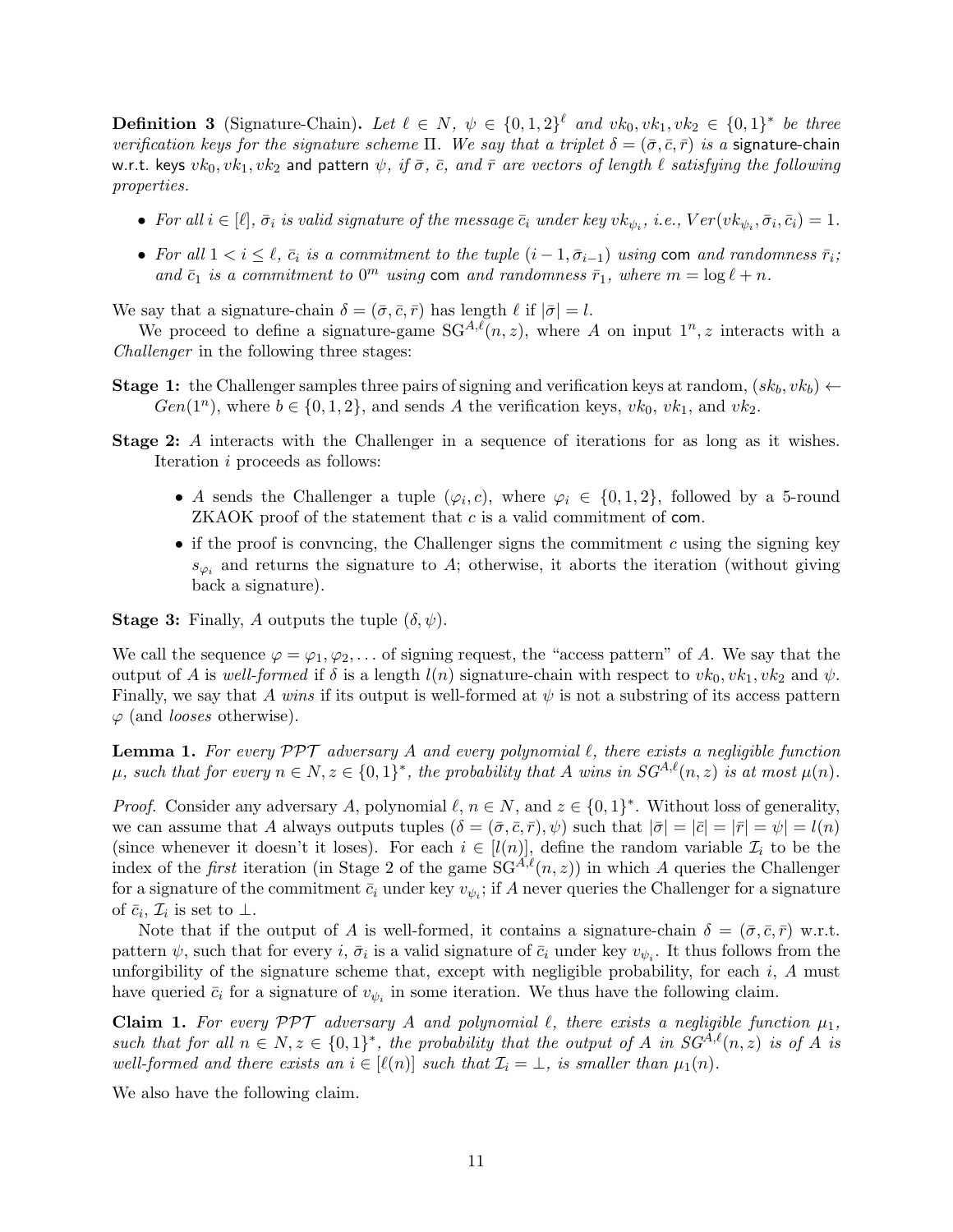**Claim 2.** For every PPT adversary A and polynomial  $\ell$ , there exists a negligible function  $\mu_2$ , such that, for all  $n \in N$ ,  $z \in \{0,1\}^*$ , the probability that the output of A in  $SG^{A,\ell}(n,z)$  is well-formed and there exists an  $i \in [\ell(n)-1]$  such that ,  $\mathcal{I}_i \neq \bot$ ,  $\mathcal{I}_{i+1} \neq \bot$  and  $\mathcal{I}_i \geq \mathcal{I}_{i+1}$ , is smaller than  $\mu_2(n)$ .

Before proceeding to the proof of Claim 2, we let us first prove Lemma 1 using Claim 1 and 2. It follows from the two claims that, except with negligible probability, either the output of A is not well-formed, or the output is well-formed and for all  $i, \mathcal{I}_i \neq \bot$  and  $\mathcal{I}_i < \mathcal{I}_{i+1}$ . In the former case, the adversary loses the game. In the latter case, as  $\mathcal{I}_i \neq \bot$  for all i, A must have asked for a signature using key  $v_{\psi_i}$  in the  $\mathcal{I}_i$ <sup>th</sup> iteration, which means  $\varphi_{\mathcal{I}_i} = \psi_i$ . Furthermore, as  $\mathcal{I}_i < \mathcal{I}_{i+1}$ for all i, it follows that  $\psi$  is a substring of  $\varphi$ . Therefore, A loses in this case as well. Thus, except with negligible probability, A looses.

Proof of Claim 2. First notice that it follows from the (statistical) binding property of com, that except with negligible probability<sup>4</sup>, if the output  $(\delta = (\bar{\sigma}, \bar{c}, \bar{r}), \psi)$  of A is well-formed, then for all  $i, \bar{c}_i \neq \bar{c}_{i+1}$ , since  $\bar{c}_i, \bar{c}_{i+1}$  are respectively commitments to tuples of the form  $(i, \cdot)$  and  $(i + 1, \cdot)$ . It follows that, except with negligible probability, if the output of A is well-formed, there doesn't exists some *i* such that  $\mathcal{I}_i, \mathcal{I}_{i+1} \neq \bot$  but  $\mathcal{I}_i = \mathcal{I}_{i+1}$ . Thus, it suffices to bound the probability that the output of A is well formed and there exists some i such that  $\mathcal{I}_i, \mathcal{I}_{i+1} \neq \perp$  and  $\mathcal{I}_i > \mathcal{I}_{i+1}$ .

Towards this, assume for contradiction that there exists an adversary A and a polynomial  $\ell$ , such that there exists a function  $i: N \to N$  and a polynomial p, such that for infinitely many  $n \in N, z \in \{0,1\}^*$ , the probability that the output of A in the game  $SG^{A,\ell}(n,z)$  is well-formed,  $\mathcal{I}_i, \mathcal{I}_{i+1} \neq \bot$ , and  $\mathcal{I}_i > \mathcal{I}_{i+1}$  for  $i = i(n)$ , is at least  $1/p(n)$ . We can construct a machine B that violate the unforgibility of the signature scheme Π.

B, on input  $1^n$ , z and a randomly generated verification key  $vk$ , has access to the signing oracle corresponding to  $vk$ , and tries to forge a signature (of  $vk$ ) as follows: it internally emulates an execution of the signature game  $SG^{A,\ell}(n, z)$  with A honestly, with the following exceptions:

- In Stage 1, it picks an index  $t \in \{0, 1, 2\}$  at random and forwards the verification key vk to the adversary as the  $t<sup>th</sup>$  verification key.
- In Stage 2, whenever A requests a signature of a message m under key  $vk$ , it obtains such a signature from the signing oracle and forwards it to A.

Furthermore, it guesses that  $\mathcal{I}_i = u$  and  $\mathcal{I}_{i+1} = k$ , for random  $u > k$ . Then, in the  $k^{\text{th}}$ iteration (in Stage 2 of  $SG^{A,\ell}(n, z)$ ), after receiving a request from A to sign the commitment c, it extracts out the value  $(j, \sigma^*)$  committed to in c from the ZKAOK that A provides following the signing request. Later, in the  $u^{\text{th}}$  iteration, when A submits a query  $c^*$  to the Challenger, it checks whether  $\sigma^*$  is a valid signature of  $c^*$  under key vk. If so, it halts and outputs the message-signature pair  $(c^*, \sigma^*)$ ; otherwise, it halts and outputs fail.

By construction, B emulates the view of A in the signature game  $SG^{A,\ell}(n, z)$  perfectly before it halts. Therefore, by our hypothesis, with probability at least  $1/p(n)$ , in emulation by B, A would query for the first time the commitments  $\bar{c}_i$  and  $\bar{c}_{i+1}$  in iterations  $\mathcal{I}_i$  and  $\mathcal{I}_{i+1}$  respectively, such that  $\mathcal{I}_{i+1} < \mathcal{I}_i$  and  $\bar{c}_{i+1}$  is a commitment to a tuple  $(i+1, \bar{\sigma}_{i+1})$ , where  $\bar{\sigma}_{i+1}$  is a signature of  $\bar{c}_i$ under the verification key  $v_{\psi_i}$ . Let  $M(n)$  be the maximum number of iterations in the game; M is polynomially bounded since the running-time of A is. With probability at least  $\frac{1}{q(n)} = \frac{1}{3M(n)}$  $\frac{1}{3M(n)^2p(n)},$ it holds that  $(1)$  the above event occurs in the emulation by  $B$  and  $(2)$   $B$  correctly guesses the values of  $\mathcal{I}_i$ ,  $\mathcal{I}_{i+1}$  and  $v_{\psi_i}$ . In this case, except with negligible probability, the committed value  $\sigma^*$ that B extracts out from the ZKAOK following  $c = \bar{c}_{i+1}$  contains a valid signature of  $\bar{c}_i$ , which is

<sup>&</sup>lt;sup>4</sup>Since we assume that com is non-interactive, we actually have perfect binding, but given that we want an analysis that works also for two-round commitments, we here directly consider the more general case of statistical binding.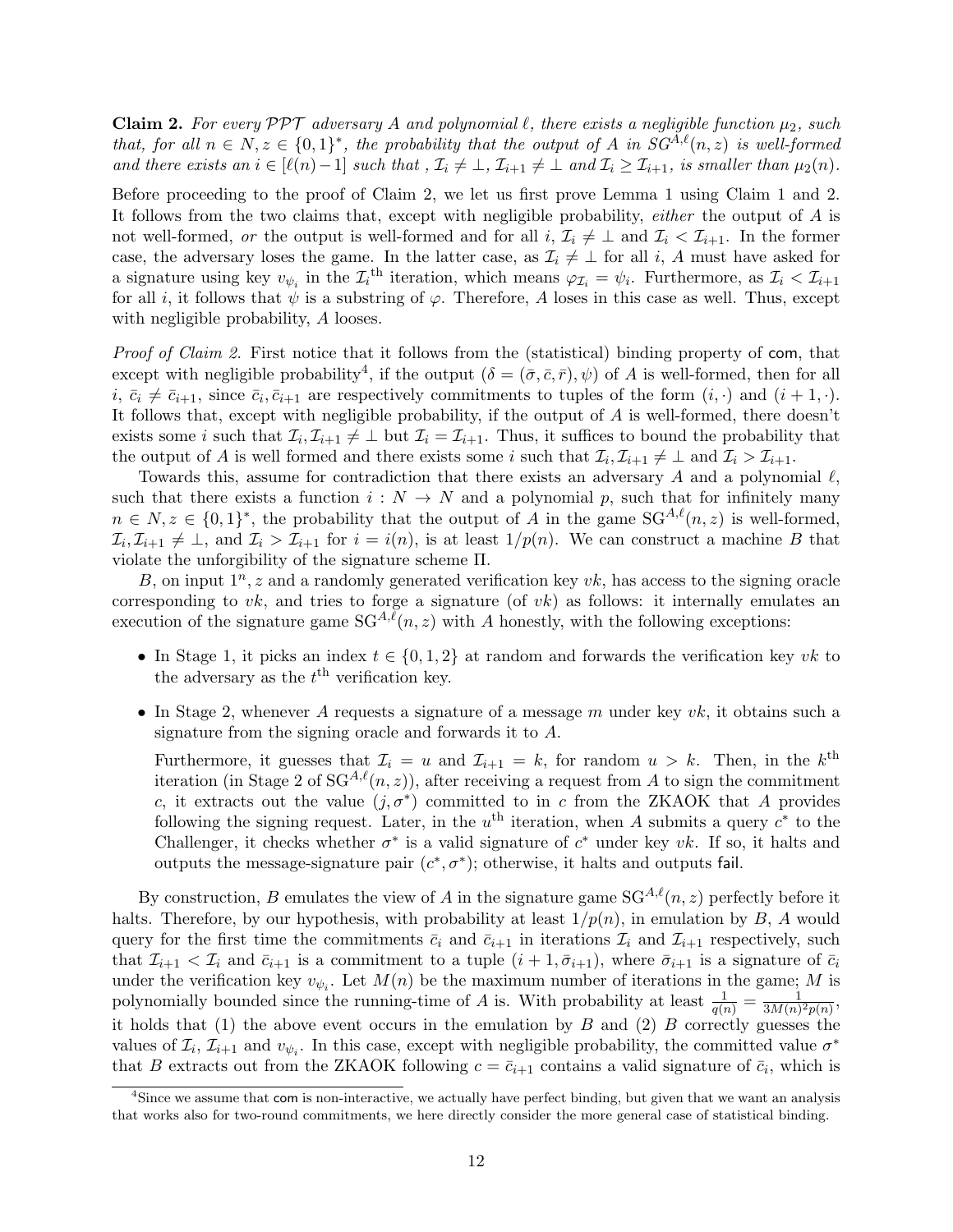queried *for the first time* in the  $u^{\text{th}}$  iteration for a signature using key vk. Hence B will output a valid message-signature pair  $(\bar{c}_i, \sigma^*)$  for vk, without querying the signing oracle  $\bar{c}_i$  (since once the query  $\bar{c}_i$  is submitted for the first time in iteration u, B halts immediately and outputs the pair); this violates the unforgibility of the signature scheme Π.  $\Box$ 

 $\Box$ 

# 5 The Protocol

Let  $\Pi = (Gen, Sign, Ver)$  be the fixed-length signature scheme, and com the non-interactive statistically-binding commitment scheme considered in the last section. To simplify the presentation of the proof, we assume that both  $\Pi$  and com can be "broken"—i.e., signatures can be generated for *any* message, and the value committed to can be recovered for *any* commitment—in time  $2^{n/2}$  where *n* is the security parameter; this is without loss of generality since we can always appropriately "scale-down" the security parameter in  $\Pi$  and com (and make sure that com commits to values "bit-by-bit"). To further simplify the presentation, we provide the construction of a non-malleable commitment  $\langle C, R \rangle$  that works assuming player identities are  $\ell$ -bit binary strings that contains at least two 0-bits and two 1-bits; any such scheme can trivially be turned into one that works for arbitrary identities (by simply appending two 0's and two 1's to the identity).

To commit to a value v, the Committer and the Receiver of  $\langle C, R \rangle$ , on common input a security parameter  $1^n$  (in unary) and an identity  $id \in D^{\ell}$ , proceed in the following three stages:

- **Stage 1:** The receiver interacts with the Committer in three iterations, where iteration  $i \in \{0, 1, 2\}$ proceeds in the following steps:
	- 1. The Receiver generates a pair of signing and verification keys,  $(s_i, v_i) \leftarrow Gen(1^n)$ , of the signature scheme  $\Pi$ , and sends the verification key  $v_i$ .
	- 2. The Committer commits to  $0^m$ , where  $m = \log \ell + n$ , using com. Let  $c_i$  be the commitment sent to the Receiver.
	- 3. The Committer proves that  $c_i$  is a valid com commitment using a 5-round ZKAOK protocol.
	- 4. The Receiver signs the commitment  $c_i$  using the signing key  $s_i$ , and sends the generated signature  $\theta_i$  to the Committer.
- Stage 2: The Committer commits to the value  $v$  using com. Let  $c'$  be the commitment generated.
- Stage 3: The Committer proves that
	- *either*  $c'$  is a valid com commitment,
	- or there exists a signature-chain  $\delta$  w.r.t.  $v_0, v_1, v_2$  and pattern pattern(id), where the function pattern :  $\{0,1\}^* \to \{0,1,2\}^*$  maps a (binary) identity id of length  $\ell$  to a trinary string of length  $2\ell$  as follows:

$$
\mathsf{pattern}(\mathsf{id})=2,\mathsf{id}_1,2,\ldots,\mathsf{id}_i,2,\ldots,\mathsf{id}_\ell
$$

This statement is proved using  $k + 5$  sequential invocations of a 4-round  $\mathcal{W} \mathcal{I}$  special sound proof system, where k is the number of messages in Stage 1 of the protocol; we additionally require that the length of the "challenge" in each special-sound proof is  $n$ .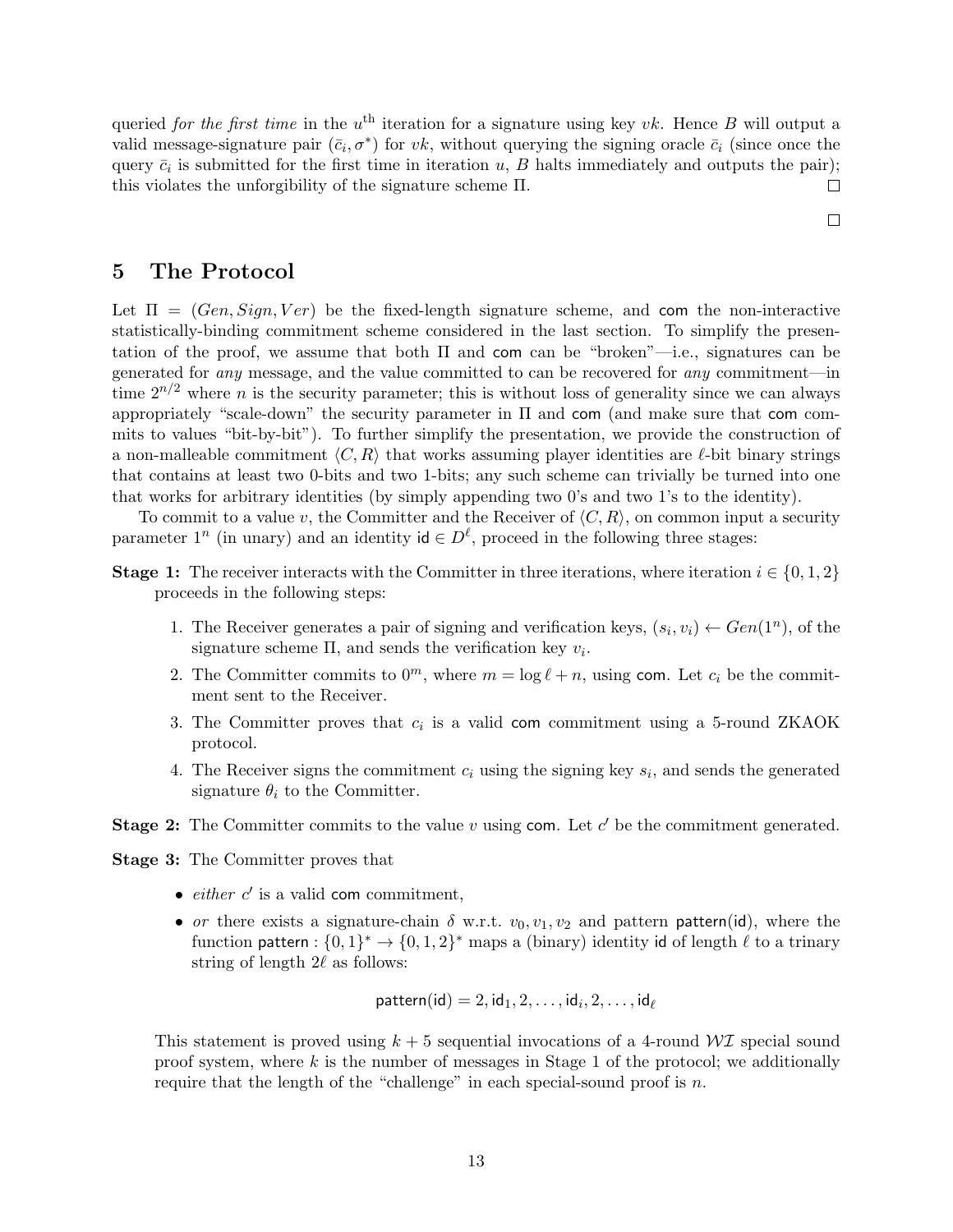We refer to the last three steps of an iteration in Stage 1 as a slot, which *opens* when the Committer send the com commitment to  $0<sup>m</sup>$ , and closes when the Receiver returns a signature to the commitment. We call the slot in iteration  $i$ , the  $i$ <sup>th</sup> slot.

It is easy to see that the protocol  $\langle C, R \rangle$  consists of a constant number of messages. Furthermore, it follows using standard techniques that  $\langle C, R \rangle$  is a valid commitment scheme.

#### **Proposition 2.**  $\langle C, R \rangle$  is a commitment scheme.

*Proof.* We show that the  $\langle C, R \rangle$  scheme satisfies the binding and hiding properties.

- Binding: The binding property follows directly from the statistically binding property of com used in Stage 2.
- Hiding: The hiding property essentially follows from the hiding property of com and the fact that Stage 3 of the protocol is  $\mathcal{W} \mathcal{I}$  (since  $\mathcal{W} \mathcal{I}$  proofs are closed under concurrent composition [FS90]). For completeness, we provide the proof. We show that any adversary  $R^*$  that violates the hiding property of  $\langle C, R \rangle$  can be used to violate the hiding property of com. More precisely, given any adversary  $R^*$ , such that, for infinitely many  $n \in N$ , and  $v_1, v_2 \in \{0, 1\}^n$ ,  $R^*$  distinguishes commitments to  $v_1$  and  $v_2$  made using  $\langle C, R \rangle$ , we construct a machine R<sup>i</sup> that distinguishes commitments to  $v_1$  and  $v_2$  made using com. Note that the execution of a commitment of  $\langle C, R \rangle$  to  $v_1$  proceeds identically as that of a commitment to  $v_2$  before the Stage 2 commitment of com is sent. Then by our hypothesis, there must exist a partial joint view  $\rho$  of the committer and  $R^*$  that determines the execution of the commitment before Stage 2, such that, conditioned on  $\rho$  occurring,  $R^*$  distinguishes commitments to  $v_1$  and  $v_2$ . Let  $\delta$  be a valid signature-chain corresponding to the transcript of Stage 1 in  $\rho$ . R' on auxiliary input  $\rho$  and  $\delta$  proceeds as follows: it internally incorporates  $R^*$ , and feed  $R^*$  its part of view in  $\rho$ ; it then forwards the external commitment made using com to  $R^*$  in Stage 2; in Stage 3, it gives  $\mathcal{W} \mathcal{I}$  proofs using  $\delta$  as a "fake witness". Finally, it outputs whatever  $R^*$ outputs. From the  $\mathcal{W} \mathcal{I}$  property of Stage 3, it follows that  $R'$  distinguishes the commitment made using com, if  $R^*$  distinguishes the commitment made using  $\langle C, R \rangle$  conditioned on  $\rho$ occurring.

 $\Box$ 

Remark 2. Both the definition of of signature-games and our non-malleable commitment protocols makes use of a non-interactive statistically-binding commitment scheme com. Both can be easily modified to work also with any two-round statistically binding commitment schemes  $\overline{\text{com}}$ . In both cases, we the first message r of a commitment of  $\overline{\text{com}}$  is sent at the beginning of the execution, and then the rest of the execution proceeds just as if  $\overline{com}$  had been non-interactive. (Additionally, in the last stage of the protocol  $\langle C, R \rangle$ , the sender proves that either the Stage 2 message is the second message of a valid  $\overline{\text{com}}$  commitment with first message r, or it knows a signature-chain  $\delta = (\bar{\sigma}, \bar{c}, \bar{r})$ , such that,  $\delta$  is well-formed, except that, for all i,  $\bar{c}_i$  is the second message of a com commitment to  $\bar{\sigma}_{i-1}$ , generated in responding to the first message r using randomness  $\bar{r}_i$ ). Exactly the same proof as in Section 4 and Section 6 still go through using these modified construction, since commitments of  $\overline{\text{com}}$  are hiding, no matter what the first message is, and even if the first message is reused.

# 6 Proof of Non-malleability

In this section, we show that  $\langle C, R \rangle$  is stand-alone non-malleable. In Sections 8 and 7, we extend the proof to show that  $\langle C, R \rangle$  is also robust and concurrent non-malleable.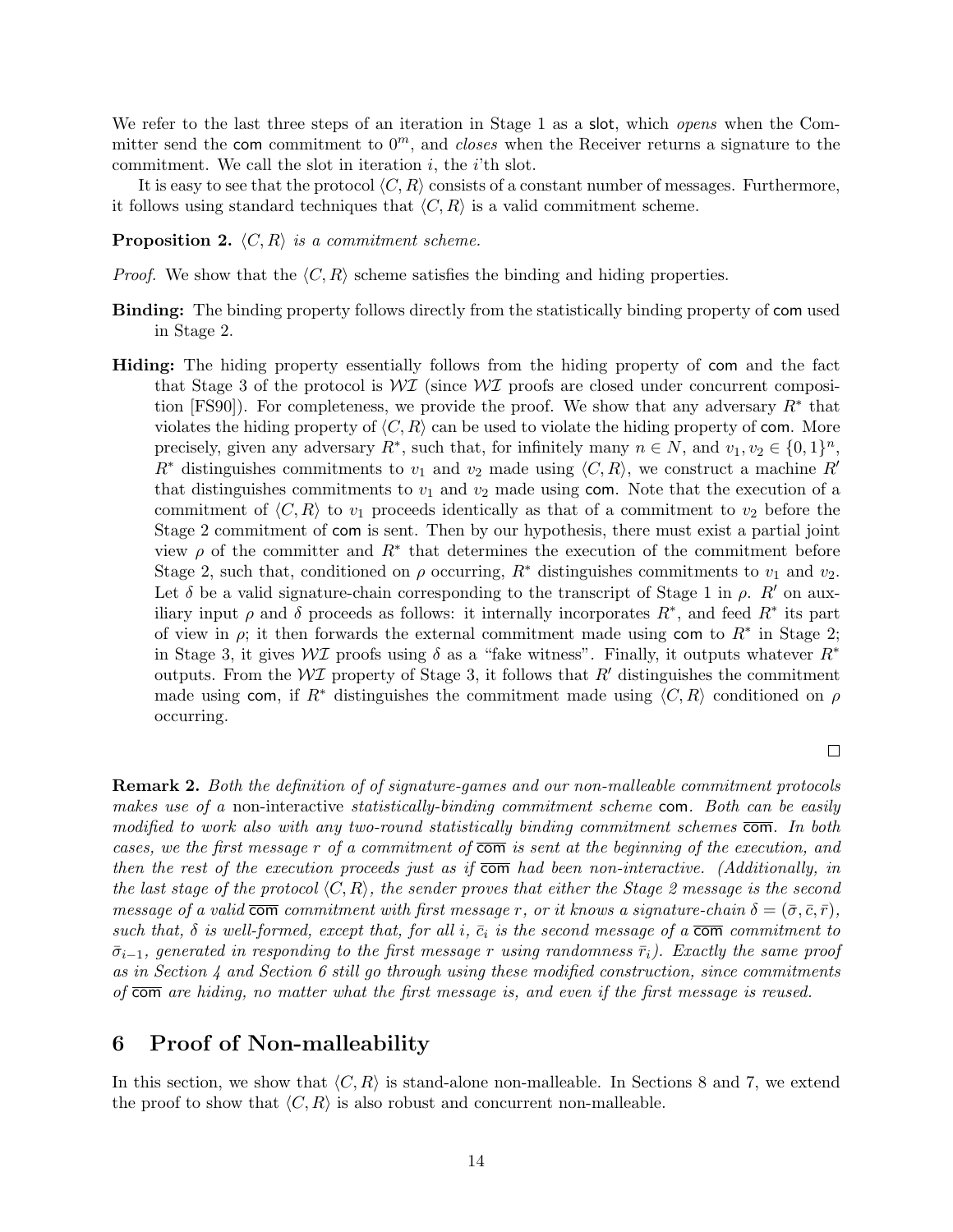#### **Theorem 5.**  $\langle C, R \rangle$  is (one-one) non-malleable.

*Proof.* The goal is to show that for every one-one man-in-the-middle adversary A that participates in one left and one right execution, the following ensembles are indistinguishable:

$$
\begin{aligned} &\left\{ \text{min}^A_{\langle C,R \rangle}(v_1,z) \right\}_{n \in N, v_1, v_2 \in \{0,1\}^n, z \in \{0,1\}^*}\\ &\left\{ \text{min}^A_{\langle C,R \rangle}(v_2,z) \right\}_{n \in N, v_1, v_2 \in \{0,1\}^n, z \in \{0,1\}^*} \end{aligned}
$$

Towards this, we define a series of hybrid experiments  $H_0, \ldots, H_{k+6}$ . In each of these experiments, we show that the view of  $A$ , combined with the value that  $A$  commits to on the right, are indistinguishable. Let  $\mathsf{hyb}_i(v, z)$  denote the random variable describing the view of  $A(z)$ , combined with the value it commits to in the right interaction in hybrid  $H_i$  (as usual, the committed value is replaced with  $\perp$  if the right interaction fails or if A has copied the identity of the left interaction).

- **Hybrid**  $H_0$ : In  $H_0$  we first perfectly emulate a real execution of  $\min_{(C,R)}^A(v,z)$ —we call this the Main Execution—and next, if A successfully completed Stage 1 in the Main Execution, we try extract a "fake-witnesses" (i.e., a signature-chain) for the left interaction. More precisely, let  $\mathsf{id}_l$ ,  $v_0, v_1, v_2$ , respectively be the identity and the verification keys of the left interaction in the Main Execution, and let  $\psi =$  pattern(id<sub>l</sub>); the *Extraction Procedure* now proceeds in  $|\psi| = 2\ell$  iterations described below.
	- Iteration 1: If A successfully completes Stage 1 of the left interaction in the Main Execution, it must have provided three valid signatures  $\theta_0$ ,  $\theta_1$ ,  $\theta_2$  of commitments to  $0^m$ , where  $m = \log \ell + n$ , under keys  $v_0, v_1, v_2$  respectively. Since a signature-chain with pattern  $\psi$ starts off with a signature  $\bar{\sigma}_1$  of a commitment to  $0^m$  under key  $v_{\psi_1} = v_2$ , the procedure simply sets  $\bar{\sigma}_1 = \theta_2$ ,  $\bar{c}_1$  to be the transcript of the commitment to  $0^m$  generated in iteration 2 (in Stage 1) of the left interaction, and  $\bar{r}_1$  to be the randomness used in the commitment.
	- **Iteration**  $i + 1$ : Assume that at the end of the i<sup>th</sup> iteration, for  $i \in [2\ell 1]$ , the procedure has obtained a signature-chain  $\delta_i$  of length i w.r.t. (keys  $v_0, v_1, v_2$  and) pattern  $[\psi]_1^i$ , containing signatures  $\bar{\sigma}_1, \ldots, \bar{\sigma}_i$ . Then, in iteration  $i + 1$ , we obtain a signature-chain  $\delta_{i+1}$  of length  $i+1$ , w.r.t. pattern  $[\psi]_1^{i+1}$  by rewinding the appropriate slot in Stage 1 of the left interaction. More precisely, the procedure repeatedly rewinds A from where the slot  $\psi_{i+1}$  opens on the left in the Main Execution, and commits to the tuple  $(i, \bar{\sigma}_i)$ (instead of  $0^m$ ) in the rewindings, until this left-slot closes successfully (i.e., A returns a valid signature on the commitment under key  $v_{\psi_{i+1}}$ ). In each of these rewindings, the right executions are emulated using fresh randomness; in particular, this means that whenever a rewinding goes beyond the point when a verification key is sent in the right interaction, in each such rewinding a fresh verification key is picked. Then the extraction procedure simply sets  $\bar{\sigma}_{i+1}$  to be this signature, and again sets  $\bar{c}_{i+1}$  and  $\bar{r}_{i+1}$  to be the commitment and randomness used.

If the extraction procedure takes more than  $2^{n/2}$  steps, it is "cut-off"; in this case, a signature chain can be recovered in time  $\text{poly}(2^{n/2})$  by our assumption on the signature scheme  $\Pi$ . The extraction procedure thus always terminates and always recovers a valid signature chain for the left interaction.

Since the view of A in the Main Execution in  $H_0$  is perfectly emulated as in  $\min_{\langle C,R \rangle}(v, z)$ , we trivially have that the view and value A commits to in  $H_0$  is identically distributed to that in the real execution.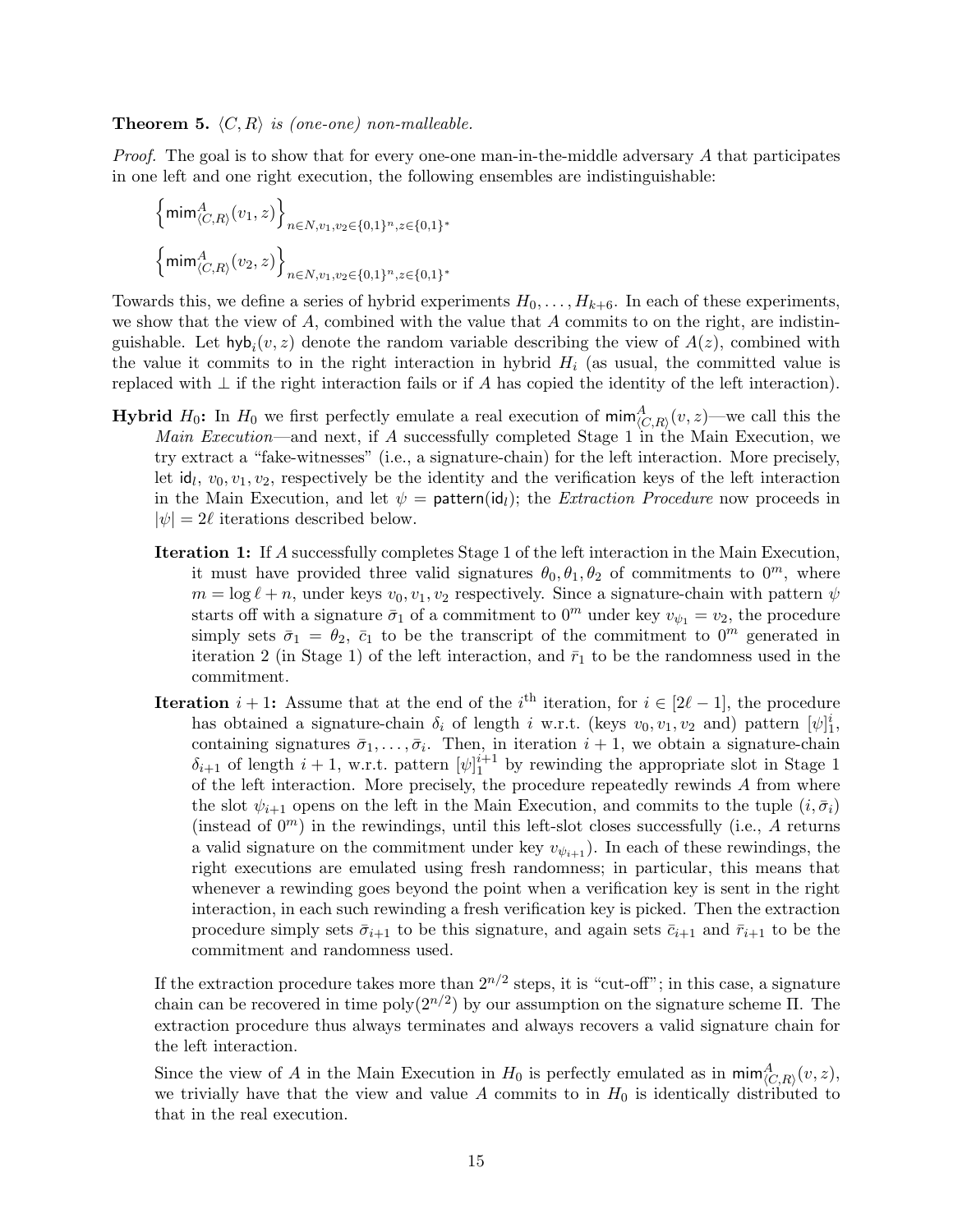**Claim 3.** For every  $\mathcal{PPT}$  adversary A, it holds that:

$$
\left\{\min\nolimits_{\langle C,R\rangle}^A(v,z)\right\}_{n\in N,v\in\{0,1\}^n,z\in\{0,1\}^*}=\left\{\mathsf{hyb}_0(v,z)\right\}_{n\in N,v\in\{0,1\}^n,z\in\{0,1\}^*}
$$

**Hybrid**  $H_1$  to  $H_{k+5}$ : In hybrids  $H_1$  to  $H_{k+5}$ , we change the witness used in the  $k+5$  WISSP proofs in Stage 3 of the left interaction. More specifically, experiment  $H_i$  proceeds identically to  $H_{i-1}$ , except that in the first i proofs in Stage 3 of the left interaction, we prove that there exists a signature-chain w.r.t.  $v_0, v_1, v_2$  and pattern pattern(id<sub>l</sub>), by using the extracted signature-chain  $\delta$  as a "fake-witness". We show that the view and value committed to on the right interaction in  $H_{i-1}$  and  $H_i$  are indistinguishable.

**Proposition 3.** For every PPT adversary A, and every function  $i: N \to N$ , it holds that:

$$
\Big\{{\mathsf{hyb}}_{i(n)-1}(v,z)\Big\}_{n\in N, v\in \{0,1\}^n, z\in \{0,1\}^*}\approx \Big\{{\mathsf{hyb}}_{i(n)}(v,z)\Big\}_{n\in N, v\in \{0,1\}^n, z\in \{0,1\}^*}
$$

Towards this, we reduce the indistinguishability of  $\{\text{hyb}_{i(n)-1}(v,z)\}\$  and  $\{\text{hyb}_{i(n)}(v,z)\}\$  to the witness indistinguishabilty of the Stage 3. More specifically, consider some adversary A, a function *i*, and a polynomial p, such that (for infinitely many  $n \in N$ , inputs  $v \in \{0,1\}^n$  and  $z \in \{0,1\}^*$ , hyb<sup>i $(n) - 1(v, z)$ </sup> and hyb<sup>i</sup> $(n)(v, z)$  are distinguishable with probability  $1/p(n)$ . We show that there exists a  $\mathcal{PPT}$  machine B that can violate the WI property of the WISSP protocol  $\langle P, V \rangle$  used in Stage 3 of the protocol.

The machine B first selects a statement x and two witnesses  $w_0, w_1$  that it sends to the external prover P who next provides it with a proof of x using either  $w_0$  or  $w_1$ ; let  $STA_b(\langle P, V \rangle, B, v, z)$ , where  $b \in \{0, 1\}$ , denote the output of B after receiving a proof generated using witness  $w_b$ . It is easy to see that the fact  $\langle P, V \rangle$  being witness indistinguishable means that the ensembles  ${\sf \{STA}_0(\langle P, V \rangle, B, v, z)\}_{n \in N, v \in \{0,1\}^n, z \in \{0,1\}^*}$  and  ${\sf \{STA}_1(\langle P, V \rangle, B, v, z)\}_{n \in N, v \in \{0,1\}^n, z \in \{0,1\}^*}$  are indistinguishable; we will contradict this fact.

On a high-level, the machine B, on common input  $1^n$  and auxiliary input  $v, z$ , externally interacts with an honest prover  $P$  and receives a left-interaction Stage 3 proof, generated using either the real witness  $w_0$ —the decommitment of the Stage 2 commiment in the left interaction—or the fake witness  $w_1$ —a signature chain for the left interaction.

On a high-level, the machine B, on common input  $1^n$  and auxiliary input v, z, externally interacts with an honest prover P and receives a left-interaction Stage 3 proof, generated using either the real witness  $w_0$ —the decommitment of the Stage 2 commiment in the left interaction—or the fake witness  $w_1$ —a signature chain for the left intearction. Internally, B emulates an execution of either hyb<sup>i−1</sup> or hyb<sup>i</sup> with A (depending on the witness used in the external proof), except that, messages in the  $i<sup>th</sup>$  proof in Stage 3 of the left interactions are fowarded externally. Furthermore, if the right interaction is successful and has a different identity from the left, B attempts to extract the value committed to on the right by repeatedly rewinding the WISSP proofs in Stage 3 of the right inteaction by sending new challenge messages in this proof. Since the  $i<sup>th</sup>$  left-proof is forwarded externally, the rewinding has to be done in a manner that does not "affect" the  $i<sup>th</sup>$  left-proof. Roughly speaking, this is possible since there are more  $WISSP$  proofs in Stage 3 of the right interaction, than the number of messages in the  $i<sup>th</sup>$  left-proof. Therefore, in the right interaction, there exist some WISSP proofs that does not interleave with any messages in the  $i<sup>th</sup>$  left-proof, and B can use rewindings to extract a witness without rewinding the left-proof. Our actual rewinding strategy also avoids rewinding Stage 1 of the left interaction, so that the fake-witness  $\delta$  of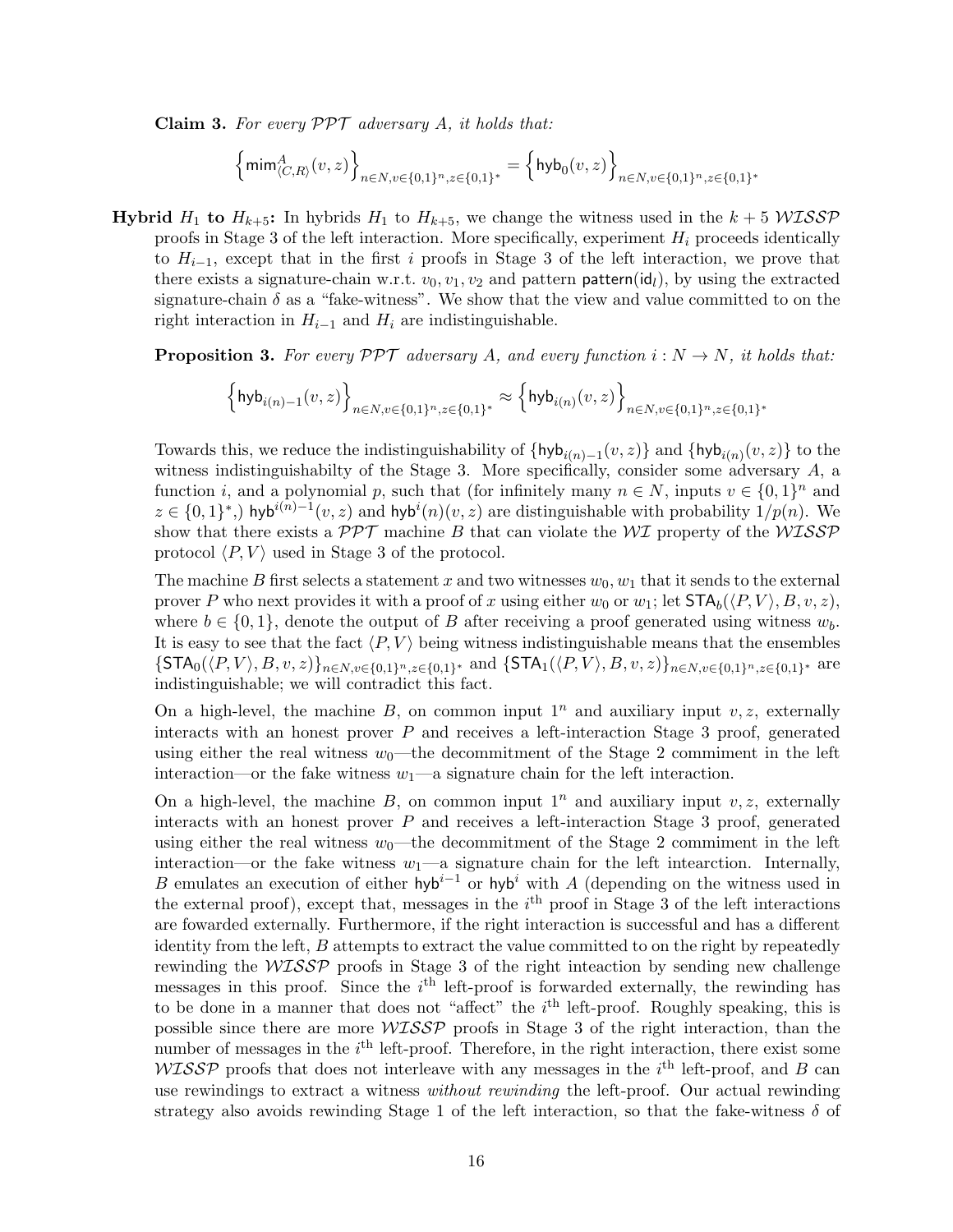### Description of B

**Input:** B receives a security parameter  $1^n$  and v and z as auxiliary input.

**Procedure:** B externally interacts with a prover P of the WISSP protocol  $\langle P, V \rangle$ , receiving a proof of a statment x using witness  $w_0$  or  $w_1$ , where x,  $w_0$  and  $w_1$  are chosen by B. Internally, it proceeds in the following three phases:

- **Simulation Phase:** B internally emulates an execution of the experiment  $hyb_i(v, z)$  with A, with the exception that messages in the  $i<sup>th</sup>$  left-proof of the Main Execution are forwarded externally to P. More precisely, at the beginning of the  $i<sup>th</sup>$  left-proof, B sends the external prover P the statement x of the i<sup>th</sup> proof, together with the "real witness"  $w_0 = (v, r)$  (the decommitment of the Stage 2 commitment of the left interaction) and the "fake witness"  $w_1 = \delta$  (the signature-chain of the left interaction extracted from A); B next forwards the proof of x generated by P (using either  $w_0$  or  $w_1$ ) to A as the i<sup>th</sup> left-proof. Let  $\Delta$  be the simulated view of A in the Main Execution.
- Rewinding Phase: If the right interaction is successful and has a different identity from the left interaction in  $\Delta$ , B extracts the value committed to in this interaction as follow:
	- Find the first WISSP proof  $(\alpha_1, \alpha_2, \beta, \gamma)$  in  $\Delta$ , such that, during its the execution, no messages belonging to Stage 1 or the  $i<sup>th</sup>$  proof of the left interaction are exchanged. (Such a  $WISSP$  proof must exist since there are  $k + 5 WISSP$  proofs, whereas only  $k + 4$  messages in Stage 1 and the i<sup>th</sup> proof of the left interaction.)
	- Rewinds the proof by sending new random challenges  $\beta'$  until a second transcript  $(\alpha_1, \alpha_2, \beta', \gamma')$  is obtained.

In the rewindings, emulate the left and right interaction for  $A$  in identically the same way as in the Main Execution, except that, whenever A expects a new message in Stage 1 or the  $i<sup>th</sup>$  proof of the left interaction, cancel the execution and start a new rewinding again.

- If  $\beta_{\rho} \neq \beta'_{\rho}$ , extract witness w from  $(\alpha_1, \alpha_2, \beta, \gamma)$  and  $(\alpha_1, \alpha_2, \beta', \gamma')$ . Otherwise halt and output  $fail_1$ .
- If  $w = (v, r)$  is valid decommitment for the right interaction, then set  $\hat{v} = v$ . Otherwise halt and output  $\text{fail}_2$ .

Output Phase: If the right interaction that is not convincing or the identity of the right interaction is the same as the left interaction, set  $\hat{v} = \perp$ . Output  $\hat{v}$  and  $\Delta$ .

Figure 4: The construction of B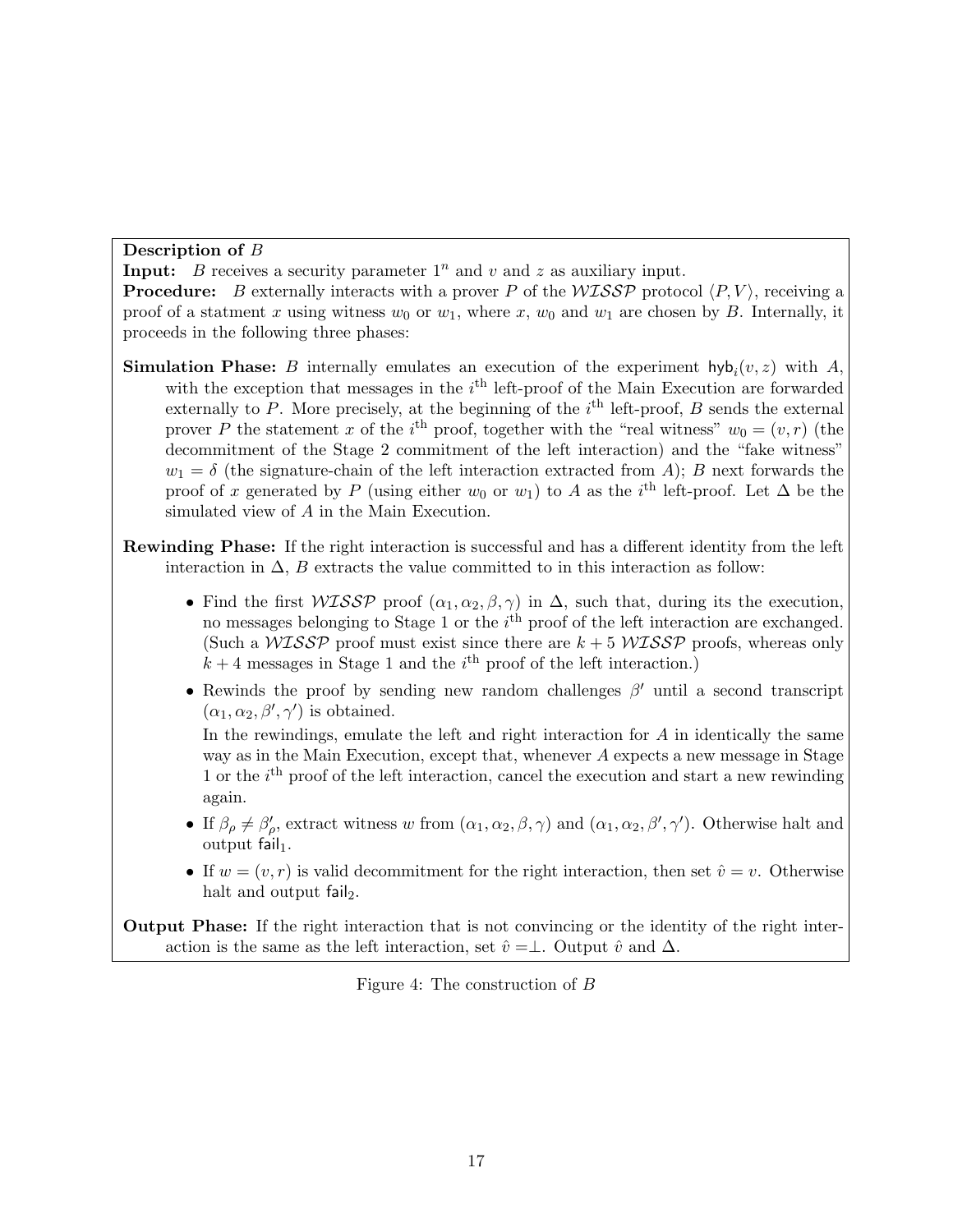the left interaction remains a valid signature chain also in the rewindings, and thus can be reused to simulate the left interaction also in the rewindings. This is again possible since there are more right-proofs than the number of messages in Stage 1 and the  $i<sup>th</sup>$  proof in the left interaction. To slightly simplify the analysis, we additionally "cut-off" the rewindings if B takes more than  $2^{n/2}$  steps and simply recover the value committed to in time poly $(2^{n/2})$ ; recall that this is possible due to our assumption on com.

If during the rewindings,  $B$  sends the same challenge message twice, it aborts outputting fail. Additionally, if the witness extracted from the right interaction is not a valid decommitment (it could also be a fake-witness),  $B$  aborts outputting fail<sub>2</sub>. Otherwise,  $B$  outputs the emulated view of A, together with the value committed to in the right interaction.,

See Figure 4 for a formal description of  $B$ . Below, in Lemma 2, we show that the running-time of machine B is "bounded", in the sense that the probability that B runs for super-polynomial time is negligible.

**Lemma 2.** There exists a polynomial function  $T$ , such that for every polynomial function q, every  $b \in \{0,1\}$ , every sufficiently large  $n \in N$ , and inputs  $v \in \{0,1\}^n$  and  $z \in \{0,1\}^*$ , the probability that machine B runs for more than  $q(n)T(n)$  steps in an execution of the experiment  $\text{STA}_b(\langle P, V \rangle, B, v, z)$  is smaller than  $1/q(n)$ .

Roughly speaking, the Lemma is proven by first bounding the running-time of a "hypothetical procedure" which perform all the same rewindings, but otherwise acts honestly (i.e., always commits to  $0^m$  in Stage 1, and always uses the honest witness in Stage 3); it follows using a simple " $p \times 1/p$ " argument (similar to those in [LPV08, LP09]) that the expected running-time of this procedure is polynomial. Next we show that, with high probability, the running-time of the actual procedure is not too far off. We note that due to reasons similar to those in [GK96] we are not able to bound the expected running-time of  $B$ . Additionally, it seems unclear if the methods of [GK96] could be applicable to obtains a simulation with an expected polynomial running-time. Fortunately, in our application, since we do not actually per se care about the running time of the simulation (but only care about breaking some specific security property, namely witness indistinguishability) our weaker bound suffices.

A formal proof of Lemma 2 can be found in Section 6.1.

The following lemma is the core of our analysis.

Lemma 3. The following holds.

$$
\begin{aligned}\n\{\text{STA}_0(\langle P, V \rangle, B, v, z)\}_{n \in N, v \in \{0, 1\}^n, z \in \{0, 1\}^*} &\approx \left\{\text{hyb}^{i-1}(v, z)\right\}_{n \in N, v \in \{0, 1\}^n, z \in \{0, 1\}^*} \\
\{\text{STA}_1(\langle P, V \rangle, B, v, z)\}_{n \in N, v \in \{0, 1\}^n, z \in \{0, 1\}^*} &\approx \left\{\text{hyb}^i(v, z)\right\}_{n \in N, v \in \{0, 1\}^n, z \in \{0, 1\}^*} \\
\end{aligned}
$$

Before proceeding to the proof of 3, let us see how Lemma 3 and 2 together violate the WI property of the Stage 3 proofs. Recall that by our assumption,  $hyb^i(v, z)$  and  $hyb^i$  –  $1(v, z)$  can be distinguished with probability  $1/p(n)$ ; by Lemma 3,  $\text{STA}_0(\langle P, V \rangle, B, v, z)$  and  $STA_0(\langle P, V \rangle, B, v, z)$  can thus be distinguished with probability at least, say,  $3/4p(n)$ . By Lemma 2, the probability that B runs for more than, say,  $4p(n)T(n)$  steps in either experiment is at most  $1/4p(n)$ . Therefore, by the union bound, the outputs of B (in  $STA_0$  and  $STA_1$ ) are still distinguishable with probability at least  $1/4p(n)$ , even if we cut-off the execution of B after  $4p(n)T(n)$  steps (and output  $\perp$  if B fails to complete), which is a contradiction.

Let us now turn to proving Lemma 3.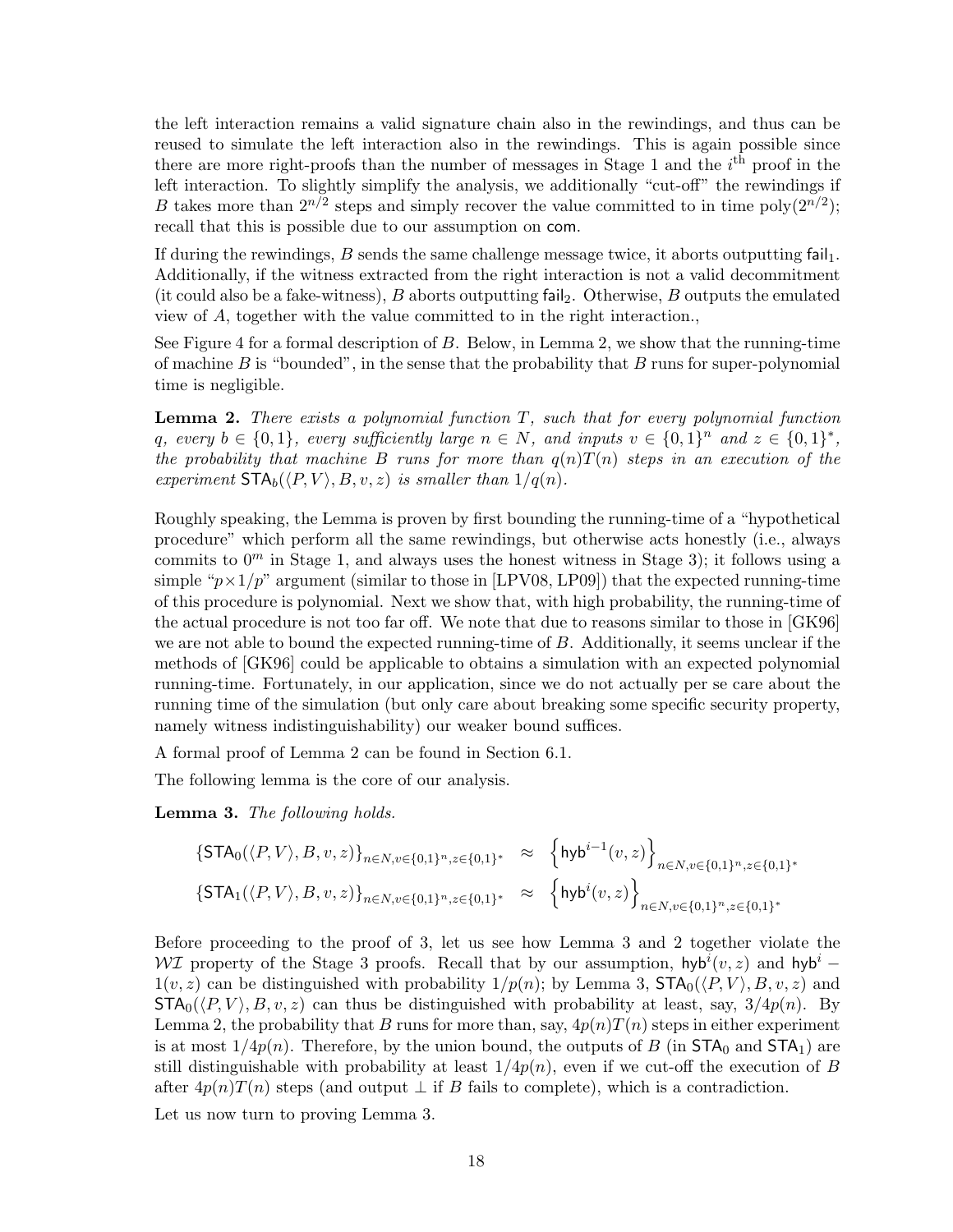*Proof.* (of Lemma 3) By construction, B perfectly emulates the view of A in  $hyb^{i-1}(v, z)$  when receiving an external proof generated using the real witness  $w_0$ , and that in hyb<sup>i</sup> $(v, z)$  when receiving a proof generated using the fake witness  $w_1$ . Therefore, to show Lemma 3, it suffices to show that B (almost) always extracts a valid decommitment for the right interaction if it is successful and has a different identity from the left interaction (recall that by statistical binding of  $\langle C, R \rangle$ , the committed value is unique with overwhelming probability). In other words, showing Lemma 3 amounts to showing that the probability that  $B$  outputs fail, or  $fail<sub>2</sub>$  is negligible.

**Claim 4.** There exists a negligible function  $\mu$ , such that for every  $b \in \{0,1\}$ , every sufficiently large  $n \in N$ , and inputs  $v \in \{0,1\}^n$  and  $z \in \{0,1\}^*$ , the probability that B outputs fail<sub>1</sub> in  $\mathsf{STA}_b(\langle P, V \rangle, B, v, z)$  is smaller than  $\mu(n)$ .

*Proof.* Recall that B outputs fail<sub>1</sub> only if in some rewinding it picks the same challenge  $\beta'$ as the challenge  $\beta$  used in the same proof in the Main Execution. Since the number of rewindings by B is bounded by  $2^{n/2}$  and the length of each challenge is n, by the union bound, the probability that this happens is negligble.  $\Box$ 

**Claim 5.** There exists a negligible function  $\mu$ , such that, for every  $b \in \{0,1\}$ , every sufficiently large  $n \in N$ , and inputs  $v \in \{0,1\}^n$  and  $z \in \{0,1\}^*$ , the probability that B outputs fail<sub>2</sub> in  $STA_b(\langle P, V \rangle, B, v, z)$  is smaller than  $\mu(n)$ .

*Proof.* Assume for contradiction that there exists a polynomial  $g(n)$ , such that, with probability  $1/q(n)$ , B extracts an invalid decommitment from the right interaction. Towards reaching a contradiction, we consider another machine  $B'$ , which proceeds identically to  $B$ except that it cuts-off the execution after  $g(n)T(n)$  steps (and outputs  $\perp$  in this case). It follows from Lemma 2 that the probabilty that B runs for more than  $q(n)T(n)$  steps is at most  $1/2g(n)$ . Therefore, the probability that B' extracts out an invalid decommitment from the right interaction k is at least  $1/2q(n)$ . Furthermore, by the special-soundness property of the right-proofs, if the witness is not a valid decommitment, it must be a signature-chain δ w.r.t. the right-interaction keys  $v'_0, v'_1, v'_2$  and pattern pattern(id<sub>r</sub>). Consider the following two possible adversarial schedulings w.r.t. the left and the  $k^{\text{th}}$  right interactions in the Main Execution:

- Scheduling 1: A "aligns" the slots in the left and right interactions one by one: a right-slot is said to be *aligned* with a left-slot if  $(1)$  its corresponding verification key is sent before the left-slot opens, and  $(2)$  its opening message (i.e., the commitment from A) is sent after the left-slot opens; see Figure 5 (i).
- Scheduling 2: A does not align the slots in the left and right interactions; see Figure 5 (ii). This means that there exists some right-interaction slot that is not aligned with *any* left-interaction slot.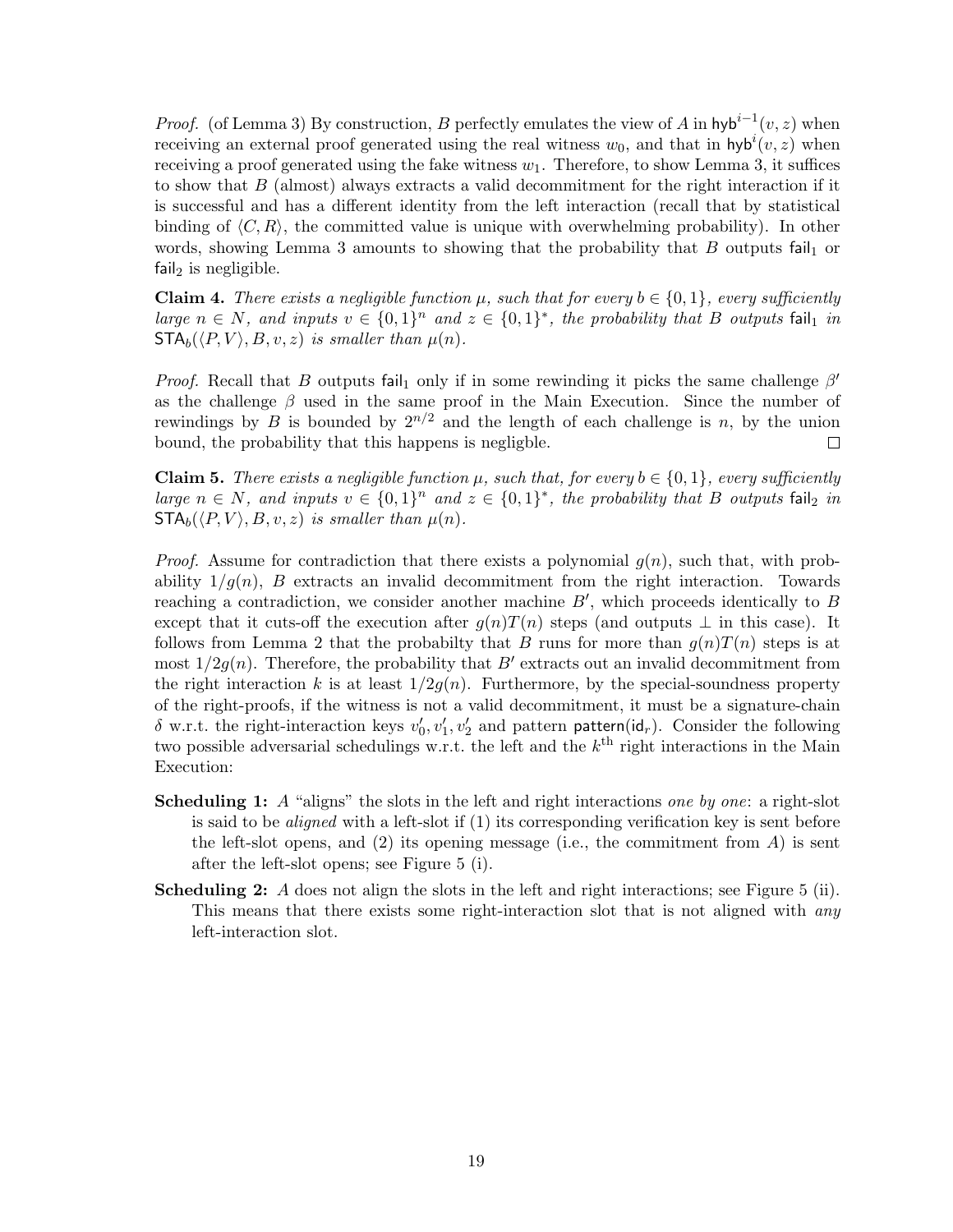

Figure 5: The two schedulings of the messages in Stage 1 of the left and right interactions.

Since Scheduling 1 and 2 are the only two possible schedulings, by our hypothesis, at least one of the following two conditions holds.

- **Condition 1:** The probabilty that Scheduling 1 occurs in the Main Execution and that  $B'$ extracts an invalid decommitment from the right interaction is non-negligible.
- **Condition 2:** The probabilty that Scheduling 2 occurs in the Main Execution and that  $B'$ extracts an invalid decommitment from the right interaction is non-negligible.

We show that neither condition can hold.

Assume Condition 1 holds. We reach a contradiction by constructing a machine C that externally participates in the signature game, while internally emulating an execution of  $\text{STA}_b(\langle P, V \rangle, B', v, z)$  except that messages in Stage 1 of the right interaction are emulated by fowarding the appropriate messages from the signature games to A. More precisely, C forwards the three verification keys  $vk_0, vk_1, vk_2$  in the signature game to A as the verification keys in Stage 1 of the right interaction in the Main Execution. If Schedule 1 does not occur in the Main Execution, C simply aborts. Otherwise, whenever during some rewinding, A requests another signature in one of the slots on the Main Execution (and thus using one of  $vk_0, vk_1, vk_2$ , C obtains such a signature by accessing the appropriate signature oracle in the game and forwards it to A. Recall that whenever we rewind beyond the point where a verification key is sent, a new verification key is generated by  $B$  and thus  $B$  can obtain the appropriate signatures without querying the oracle. Since the left and right slots in the Main Execution are aligned one by one, we have that whenever the  $t<sup>th</sup>$  left-slot is rewound, the adversary A may only request new signatures using key  $v_t'$  on the right. It follows that the "access-pattern" of the signatures requested is a substring of

$$
\varphi = 012 \|(id_l)_1^*, 2^*, \dots, (id_l)_i^*, 2^*, \dots, (id_l)_\ell^*
$$

So, whenever  $B'$  extracts out a signature-chain  $\delta$  w.r.t. (keys  $v'_0, v'_1, v'_2$  and pattern pattern(id<sub>r</sub>)),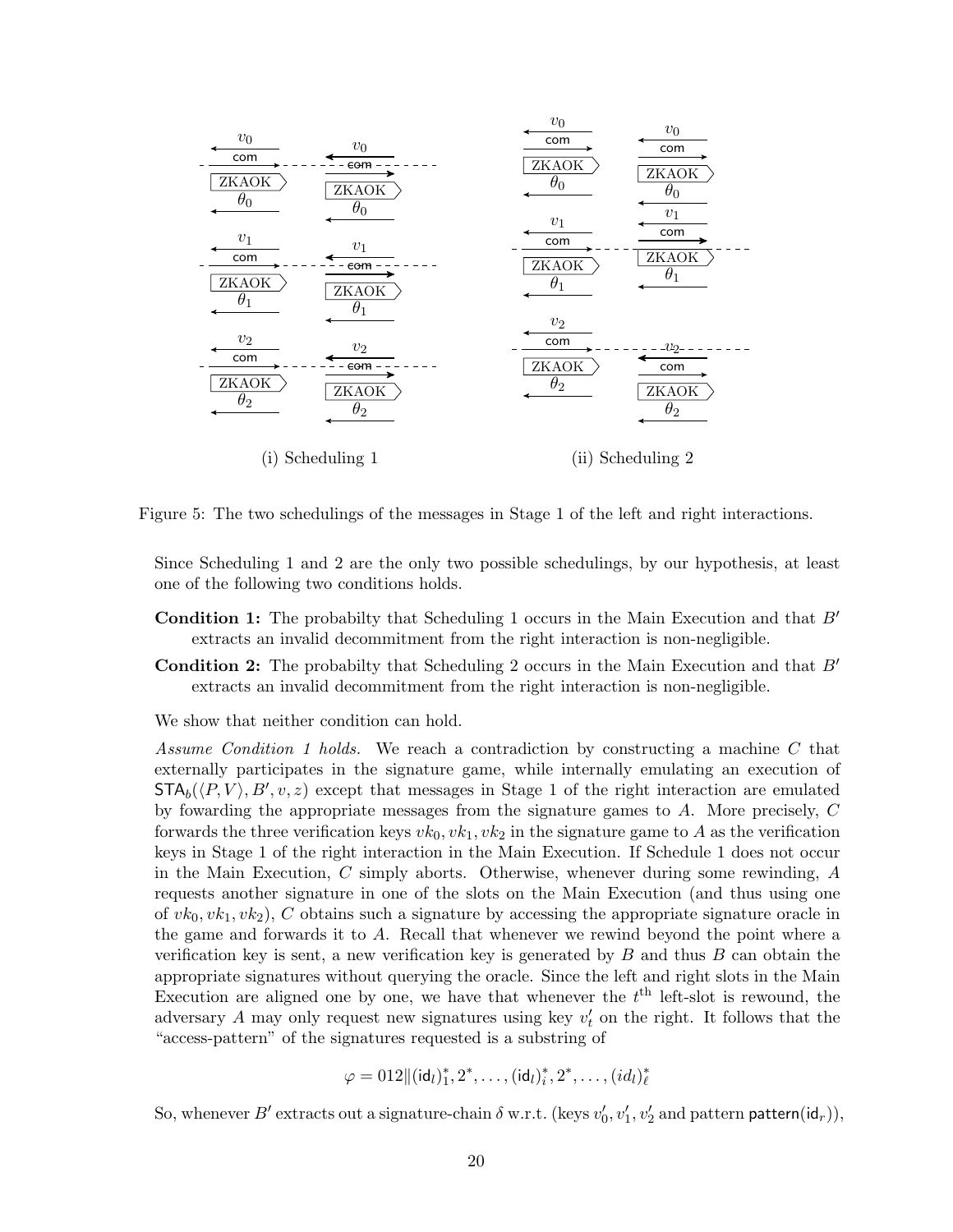C wins in the signature game since pattern(id<sub>r</sub>) is not a substring of  $\varphi$  (as  $\mathsf{id}_r \neq \mathsf{id}_l$ ). Since the running-time of  $C$  is polynomial this contradicts Lemma 1.

Assume Condition 2 holds. We construct a machine  $C'$  just as in the previous case, except that  $C'$  abort whenever Schedule 2 does not happen in the Main Execution. When Scheduling 2 does occurs in the Main Execution, there exists a right-slot  $t$  that is not aligned with any left-slots; in other words, in all the rewindings where A gets to request a new signature in Slot t on the right, the rewinding goes beyond the point where the verification key for slot  $t$ is sent (and so new keys gets generated in each rewinding) and thus the  $t$ 'th oracle is never used during the extraction phase. It follows that the access pattern in the signature game has a single character  $t$ , but the signature extracted is with respect to a pattern with two of each character. So, as in Condition 1, whenever  $B'$  extracts out a signature-chain  $\delta$ , C' wins in the signature game. There is just one slight complication with the implementation of  $C'$ : in the rewindings,  $B$  might rewind  $\overline{A}$  in the middle of one of the ZKAOK in Stage 1, and since the ZKAOKs are not public-coin, we might not be able to emulate the continuation of the verifier strategy for this protocol. Note, however, that Lemma 1 still holds even if consider a slight variant of the signature game where after each ZKAOK the verifier reveals all of its random coins; this follows since this adjusted protocol would still be an ZKAOK and Lemma 1 no mayyer what  $ZKAOK$  we use in the signature game.  $C'$  can now easily be implemented as an adversary for this modified signature game.

 $\Box$ 

 $\Box$ 

**Hybrid**  $H_{k+6}$ : Hybrid  $H_{k+6}$  proceeds identically to  $H_{k+5}$  except that the Stage 2 commitment of the left execution is emulated by committing to  $0<sup>n</sup>$ . It follows using the same argument as in hybrids  $H_i$ , for  $i \in [k+5]$ , that the value committed in the right interaction can be extracted without rewinding Stage 2 of the left interaction. It then follows from the hiding property of the Stage 2 commitment that the combined view and values committed to by A in  $H_{k+5}$  are indistinguishable from those in  $H_{k+6}$ .

It follows by a hybrid argument that,

$$
\left\{\min_{(C,R)}^A(v,z)\right\}_{n\in N,v\in\{0,1\}^n,z\in\{0,1\}^*}\approx \left\{\mathsf{hyb}_{k+6}(v,z)\right\}_{n\in N,v\in\{0,1\}^n,z\in\{0,1\}^*}
$$

Since the above holds for every value  $v$ , we have

$$
\left\{\min_{\langle C,R\rangle}^A(v_1,z)\right\}_{n\in N,v_1,v_2\in\{0,1\}^n,z\in\{0,1\}^*}\approx\left\{\mathsf{hyb}_{k+6}(v_1,z)\right\}_{n\in N,v_1,v_2\in\{0,1\}^n,z\in\{0,1\}^*},\text{ and}
$$
\n
$$
\left\{\min_{\langle C,R\rangle}^A(v_2,z)\right\}_{n\in N,v_1,v_2\in\{0,1\}^n,z\in\{0,1\}^*}\approx\left\{\mathsf{hyb}_{k+6}(v_2,z)\right\}_{n\in N,v_1,v_2\in\{0,1\}^n,z\in\{0,1\}^*}
$$

Finally, since by the definition of  $hyb_{k+6}$ , it holds that for every  $v_1$ ,  $v_2$  and z,  $hyb_{k+6}(v_1, z)$  =  $hyb_{k+6}(v_2, z)$ , we conclude that,

$$
\left\{\min\nolimits_{\langle C,R\rangle}^A(v_1,z)\right\}_{n\in N,v_1,v_2\in\{0,1\}^n,z\in\{0,1\}^*}\approx\left\{\min\nolimits_{\langle C,R\rangle}^A(v_2,z)\right\}_{n\in N,v_1,v_2\in\{0,1\}^n,z\in\{0,1\}^*}
$$

 $\Box$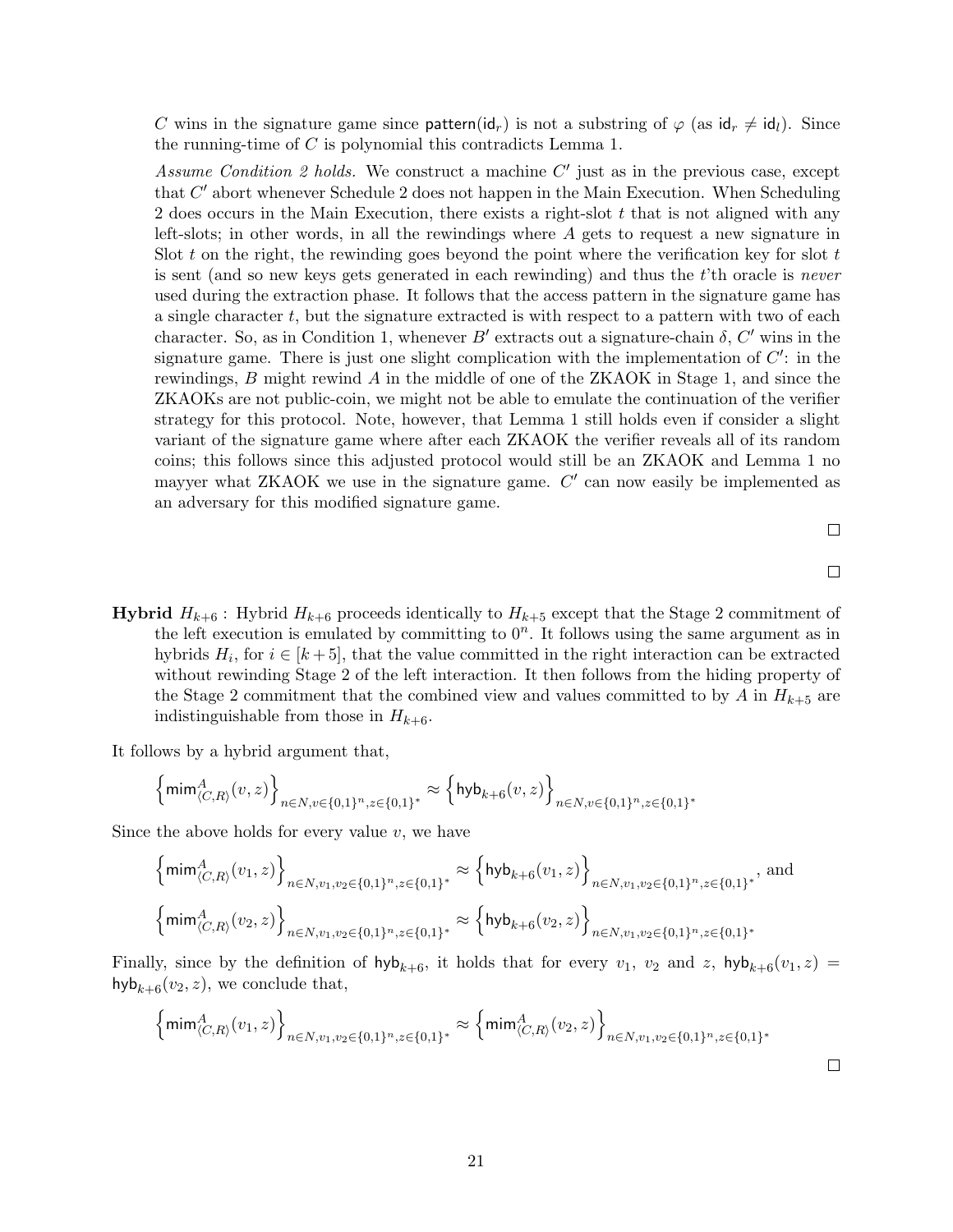### 6.1 Proof of Lemma 2

Proof of Lemma 2. The running-time of B consists of three parts:

- Part 1—Time spent simulating the Main Execution: Since A runs in strict polynomial time, the time  $T_1(n)$  that B spends in the Main Execution polynomially bounded.
- Part 2—Time spent extracting the left "fake-witness": We show that there exists a polynomial  $T_2(n)$  such that for every polynomial  $q_2$ , (every  $b \in \{0,1\}$ , every sufficiently large  $n \in N$ , and inputs  $v \in \{0,1\}^n$ ,  $z \in \{0,1\}^*$ , the probability that B spends more than  $q_2(n)T_2(n)$  steps extracting the left "fake-witness" in  $STA_b(\langle P, V \rangle, B, v, z)$  is smaller than  $1/q_2(n)$ .
- Part 3—Time spent extracting the committed value on the right: We show that there exists a polynomial  $T_3(n)$  such that for every polynomial  $q_3$ , the probability that B spends more than  $q_3(n)T_3(n)$  steps extracting the right committed value in  $\text{STA}_b(\langle P, V \rangle, B, v, z)$  is smaller than  $1/q_3(n)$ .

So given an arbitrary polynomial q, we get by the union bound that, the probability  $B$  spends more than  $2q(n)T_2(n)$  step in part 2, or more than  $2q(n)T_3(n)$  steps in part 3, is smaller than  $1/q(n)$ . We conclude that there exists some sufficiently big polynomial  $T(n) \geq T_1(n) + 2T_2(n) + 2T_3(n)$ such that for every polynomial q, the probability that B takes more than  $q(n)T(n)$  steps is smaller than  $1/q(n)$ .

Analysis of Part 2: Recall that in an execution of  $STA_b(\langle P, V \rangle, B, v, z)$ , the extraction of the left "fake-witness" proceeds in  $2\ell$  iterations. The running-time of the first iteration is clearly polynomial; we proceed to analyze the time spent in the remainder of the iterations. Recall that in an iteration  $i > 1$ , B takes the signature-chain  $\delta_{i-1} = ([\bar{\sigma}]_1^{i-1}, [\bar{c}]_1^{i-1}, [\bar{r}]_1^{i-1})$  of length  $i-1$ , w.r.t. (keys  $v_0, v_1, v_2$  and) pattern  $[\psi]_1^{i-1}$ , (where  $\psi = \text{pattern}(\mathsf{id}_l)$ ,) obtained in the previous iteration, and extends it to a signature-chain  $\bar{\sigma}_i$  of length i w.r.t. pattern  $[\psi]_1^i$ . This is done by repeatedly rewinding A from the start of the left-slot  $\psi_i$  and committing to  $(i-1, \bar{\sigma}_{i-1})$  in the rewindings, until A closes this left-slot successfully. (Below we assume for simplicity that the extraction procedure is never cut-off and may run for more than  $2^{n/2}$  steps, since this only increases the running time). Towards bounding the running-time of this extraction procedure, we first consider a hypothetical procedure, which proceeds almost the same as the actual extraction procedure, except that in the rewindings in iteration  $i > 1$ , instead of committing to  $(i-1, \bar{\sigma}_{i-1})$ , it commits to  $0^m$ . In other words, the hypothetical procedure simulates the view of  $A$  in the rewindings using identically the same distribution as in the Main Execution. We show that the expected running-time of this hypothetical procedure is  $poly(n)$ ; we next bound the running-time of the actual extraction procedure.

Running-time Analysis of the Hypothetical Procedure: Let  $\psi =$  pattern(id<sub>l</sub>) be the pattern of the "fake-witness" of the left intearction. In iteration  $i > 1$ , the hypothetical extraction procedure repeatedly rewinds the left-slot  $\psi_i$ ; let  $\mathcal{T}^i$  be the random variable that describes the time spent in rewinding the left-slot  $\psi_i$  in iteration  $i > 1$ . We show that  $E[T^i] \leq poly(n)$  and then by linearity of expectation, we conclude that the expected running-time of the hypothetical procedure is

$$
\sum_{i=2}^{2\ell} E[T^i] \le \sum_{i=2}^{2\ell} poly(n) \le poly(n),
$$

since the number of iterations is  $poly(n)$ .

Let us turn to bounding  $E[T^i]$ . Let  $\Gamma_{\psi_i}$  denote the set of prefixes  $\rho$ —i.e., partial transcripts of the Main Execution—from where the left-slot  $\psi_i$  opens. Given a prefix  $\rho \in \Gamma_{\psi_i}$ , we introduce the following notations: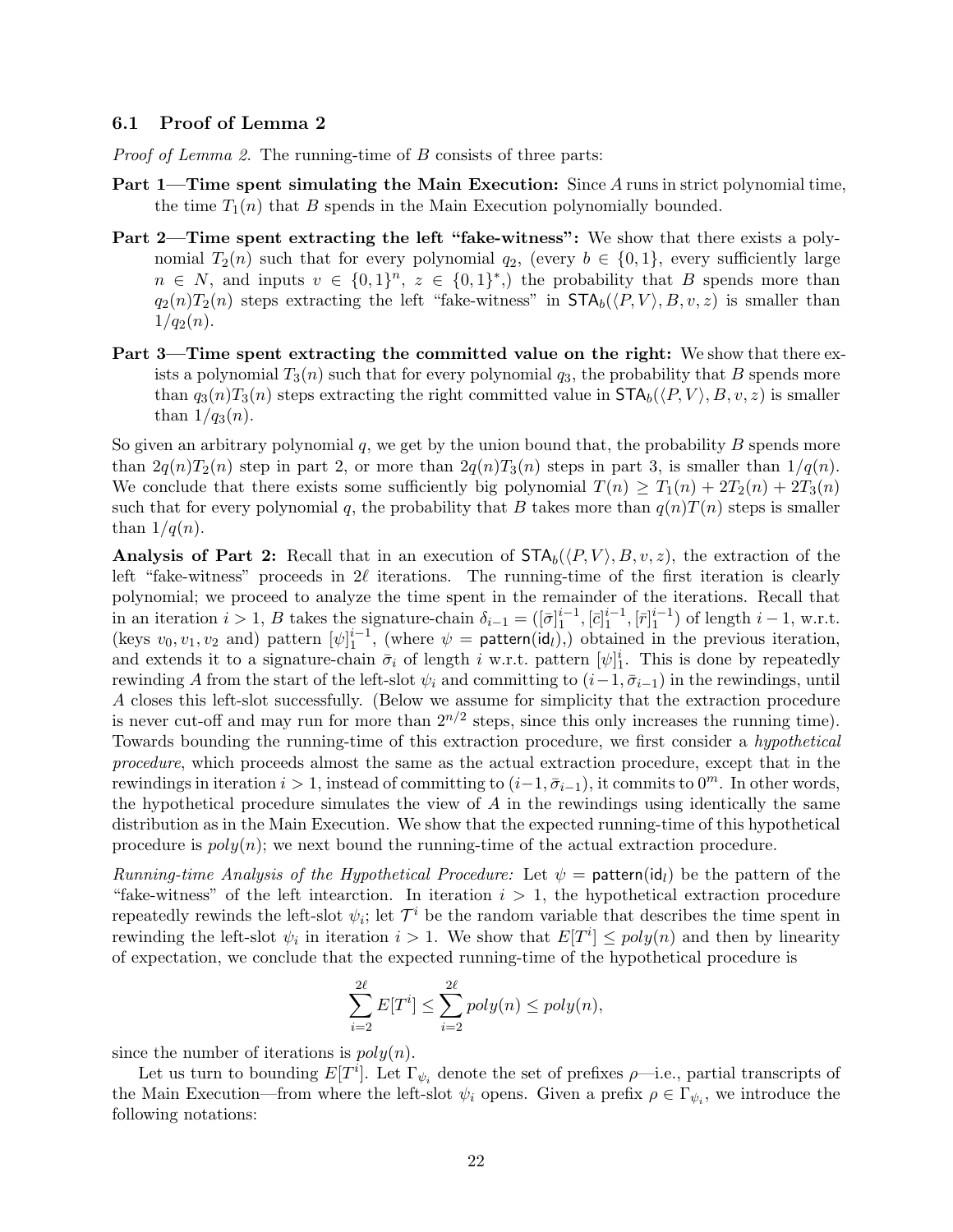- let  $Pr[\rho]$  denote the probability that  $\rho$  occurs as a prefix in the Main Execution;
- let  $p_\rho$  denote the probability that, conditioned on the prefix  $\rho$  occurring (in the Main Execution), the left-slot  $\psi_i$  closes successfully in the Main Execution.

Take any  $\rho$  from  $\Gamma_{\psi_i}$ . We claim that conditioned on  $\rho$  occurring, the expected value of  $T^i$ —denoted  $E[T^i|\rho]$ —is poly(n). This follows since, first, the hypothetical procedure starts rewinding the leftslot  $\psi_i$  in iteration *i* only if this slot closes successfully in the Main Execution; hence, (conditioned on  $\rho$  occurring,) the probability the left-slot  $\psi_i$  is rewound is at most  $p_\rho$ . Secondly, once it starts rewinding the left-slot  $\psi_i$ , it continues until the slot closes successfully again; since the hypothetical procedure proceeds identically in the rewindings as in the Main Execution, the probability that the left-slot  $\psi_i$  closes successfully in any rewinding is also  $p_\rho$ , and thus, (conditioned on  $\rho$  occurring,) the expected number of rewindings performed before this happens is  $1/p<sub>\rho</sub>$ . Therefore, the overall expected number of rewindings from  $\rho$  is  $p_\rho \times \frac{1}{p_\rho}$  $\frac{1}{p_p} = 1$ . As each rewinding takes at most  $poly(n)$ steps, we conclude that  $E[T^i|\rho] \leq poly(n)$ . Thus,

$$
E[T^i] = \sum_{\rho \in \Gamma_{\psi_i}} E[T^i | \rho] \Pr[\rho] \leq poly(n) \times \sum_{\rho \in \Gamma_{\psi_i}} \Pr[\rho] \leq poly(n)
$$

Running-time Analysis of the Actual Extraction Procedure: Given that the expected running time of the hypothetical procedure is bounded by a polynomial  $T(n)$ , it follows using the Markov inequality that, for every polynomial  $q_2$ , (every b, every  $n \in N$ , and inputs  $v, z$ ) the probability that the hypothetical procedure takes more than  $q_2(n)T(n)/2$  steps is smaller than  $2/q_2(n)$ . Then we claim that the probability that actual extraction procedure takes more than  $q_2(n)T(n)/2$  steps is smaller than  $1/q_2(n)$ . This follows since the only difference between the hypothetical and the actual extraction procedures is that, in the former the rewindings are simulated by committing to  $0^m$ using com, whereas in the latter rewindings are simulated by committing to a tuple that contains a signature. Since the ZKAOK proof following the commitment is never rewound, it follows directly from the hiding property of com and the zero knowledge property of the ZKAOK proof that, the probability that the actual extraction procedure runs for more than  $q_2(n)T(n)/2$  steps differs from that of the hypothetical procedure by at most a negligible amount. Thus, for sufficiently large  $n$ , we have that the probablity B spends more than  $T_2(n) = q_2(n)T(n)/2$  steps is smaller than  $1/q_2(n)$ .

Analysis of Part 3: We show that the time that B spends in the Rewinding Phase is bounded by a polynomial  $T_3(n)$  in expectation. It then follows by the Markov inequality that, for every polynomial  $q_3$ , the probability that B takes more than  $q_3(n)T_3(n)$  steps is smaller than  $1/q_3(n)$ .

It follows from the same argument as in the above "running-time analysis of the hypothetical procedure" that to bound the expected time spent extracting the right committed value (also here, we consider the running-time without cut-offs), it suffices to bound the expected time spent in rewinding each right  $WISSP$  proof, since the total number of right-proofs is  $poly(n)$ . Then recall that a right-proof is rewound only if the proof completes successfully in the Main Execution, without interleaving with any message in Stage 1 or the  $i<sup>th</sup>$  proof of the left interaction. On the other hand, once the rewinding starts, it continues until this right-proof completes successfully again, while cancelling every rewinding in which the proof interleaves with any message in Stage 1 or the  $i^{\text{th}}$ proof of the left interaction. Furthermore, as every rewinding is simulated exactly the same as in the Main Execution, it follows using the same "p times  $1/p$  argument" as in the analysis of part 2 that the expected number of rewindings for every right-proof is 1, and hence the expected time spent in extracting the right committed value is bounded by a polynomial  $T_3(n)$ .

 $\Box$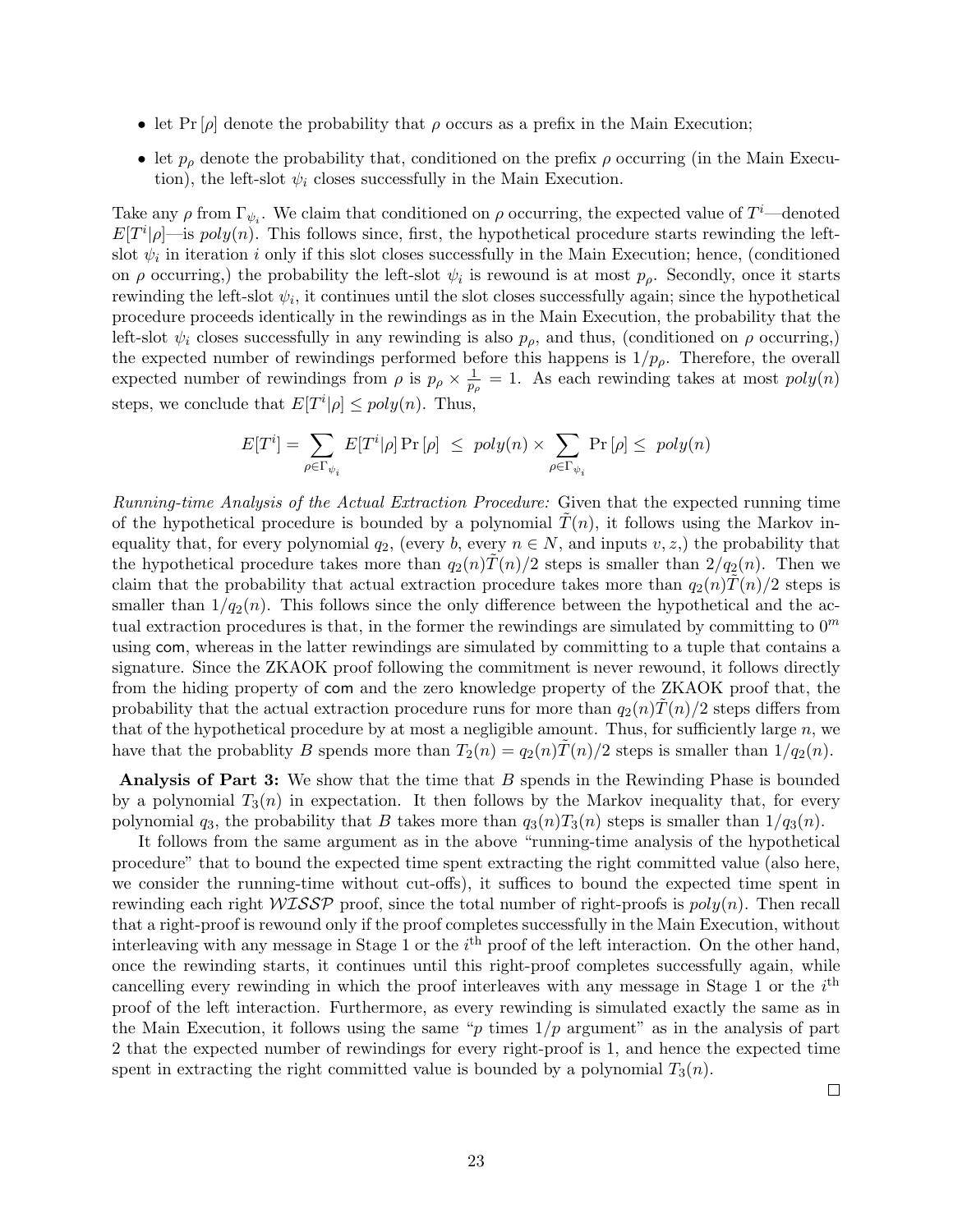# 7 Proof of Concurrent Non-Malleability

As we show in the next section  $\langle C, R \rangle$  is 4-robust; thus, we can already conclude the existence of a constant-round concurrent non-malleable commitment, by relying on the work of [LP09], which shows how any stand-alone non-malleable commitment that is 4-robust can be transformed into a concurrently non-malleable (and 4-robust) scheme, while incurring only a constant (additive) overhead in round complexity.

We here show that  $\langle C, R \rangle$ , in fact, directly is also concurrently non-malleable. Recall that ny Proposition 1, to show concurrent non-malleability, it suffices to prove that  $\langle C, R \rangle$  is one-many non-malleable; that is, for every one-many man-in-the-middle adversary A, that participates in one left and many right interactions, the view of A and the values it commits to on the right are indistinguishable, no matter what value it is receiving a commitment to on the left. Towards this, we consider the same hybrid experiments  $H_0$  to  $H_{k+6}$  as in the proof of stand-alone non-malleability. It follows from almost the same proof as before that the view of A and the values it commits to on the right are indisitnguishable in sequential hybrids, except that, in hybrids  $H_1$  to  $H_{k+6}$ , we (or more precisely, the simulator  $B$ ) now need to extract out the values that  $A$  commits to in all the right interactions (recall that the proof relies on the fact that the value that A commits to in the right interaction can be extracted "efficiently", to show the indistinguishability of hybrid  $H_i$  and  $H_{i+1}$ for  $1 \leq i \leq k+6$ ). This is easy to achieve, since we can simply extract the values that A commits to in each right interaction one by one, after the Main Execution completes. More precisely, in the Rewinding Phase, for every successful right interaction that has a different identity from the left interaction in the Main Execution, B finds a  $WISSP$  proof in Stage 3 of this right interaction that does not interleave with any message in Stage 1 and the  $i<sup>th</sup>$  proof (or Stage 2 for hybrid  $H_{k+6}$ ) of that left interaction, and repeatedly rewinds the proof until a second transcript is obtain; it then computes a witness, if the two transcripts are different. Since there are only polynomial number of right interactions, it follows using almost the same proof of Lemma 2 that the running time of  $B$  is "bounded", and further using exactly the same proof of Lemma 3 that, except with negligible probability, the witnesses that  $B$  extracts out are indeed the values committed to in the right interactions. Thus by the  $\mathcal{W} \mathcal{I}$  property of the Stage 3 proofs (or the hiding property of Stage 2 resp.), the view and the values committed to by A are indistinguishable in hybrids  $H_i$  and  $H_{i+1}$ for  $1 \leq i \leq k+4$  (or in  $H_{k+5}$  and  $H_{k+6}$  resp.). We thus have:

**Theorem 6.**  $\langle C, R \rangle$  is concurrent non-malleable.

# 8 Proof of Robust Non-Malleability

In this section, we show that, for any  $r \in N$ ,  $\langle C, R \rangle$  can be easily modified into a  $O(r)$ -round (concurrent) non-malleable commitment scheme  $\langle C, R \rangle$  that is additionally one-many r-robust.

It is shown in [LP09] that one-many r-robust commitment schemes are easy to construct: any commitment scheme that is "extractable" and has more than  $r$  "rewinding slots" is directly onemany non-malleable w.r.t. r-round protocols. Therefore, to make our constant-round non-malleable commitment scheme  $\langle C, R \rangle$  one-many r-robust, we simply add more WISSP proofs in Stage 3 of the protocol. More precisely, the commitment scheme  $\langle C_r, R_r \rangle$  proceeds identitcally to  $\langle C, R \rangle$ , except that in Stage 3 of the protocol, the Committer  $\tilde{C}$  needs to provide max $(r+1, l) WISSP$ proofs (of the statement that either the Stage 2 message is a valid commitment or that it knows a "trapdoor"), where l is the number of  $WISSP$  proofs in Stage 3 of the original protocol  $\langle C, R \rangle$ . It follows using the same proof as in [LP09] that  $\langle C_r, R_r \rangle$  is one-many r-robust. Roughly speaking, the main idea of the proof is to reduce the one-many r-robustness to the indistinguishability of the interaction with machine  $B(y_n^1)$  or  $B(y_n^2)$ , by extracting the value committed to in the right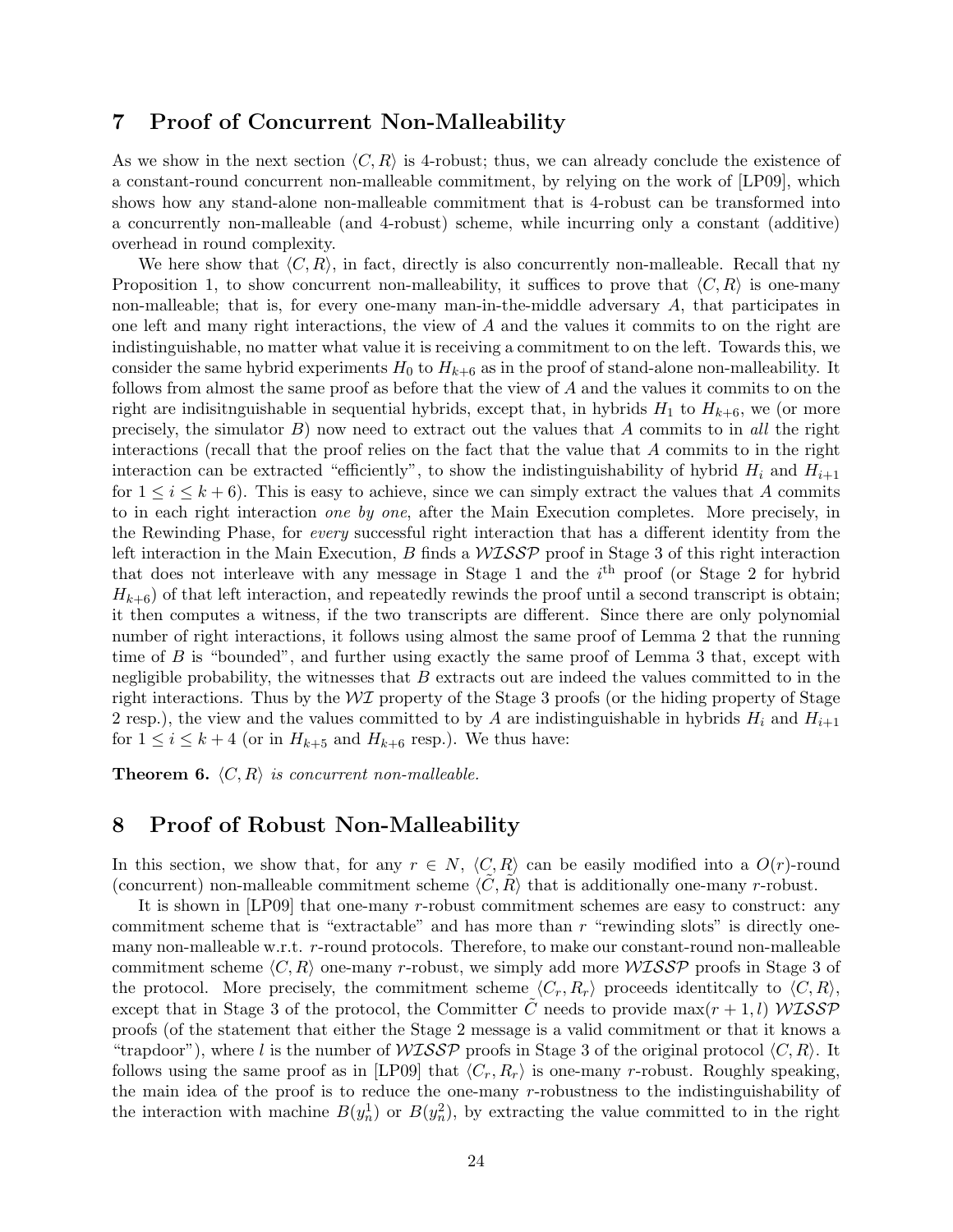interactions from the WISSP proofs in Stage 3 of the protocol, without rewinding the left interactions. This is achievable, (similar to the proof of the indistinguishability of Hybrid  $H_i$  and  $H_{i+1}$ in Section 6,) as there are more  $WISSP$  proofs in Stage 3 than the nubmer of messages in the left interaction, and one can always find a  $WISSP$  proof that does not interleave with the left interaction and extract a witness from this proof, without rewinding the left interactions. The witness extracted must be a valid decommitment, as otherwise, by the special-soundness of the proof, it must be a valid signature-chain, which violates the soundness of the signature-game (since the adversary here is never rewound and obtains only three signatures during the straight-line execution of the right interaction). Therefore, we conclude that  $\langle C_r, R_r \rangle$  is one-many r-robust. It follows using the same proof in Section 6 that  $\langle C_r, R_r \rangle$  is stand-alone non-malleable; and it further follows using the same proof as in Section 7 that it is, in fact, also concurrent non-malleable.

**Lemma 4.** For every  $r \in N$ , the protocol  $\langle C_r, R_r \rangle$  has  $O(r)$ -round, and is concurrently nonmalleable and one-many r-robust.

Theorem 2 follows directly from Lemma 4. Furthermore, for  $r < l$ , the protocol  $\langle C_r, R_r \rangle$  is the same as  $\langle C, R \rangle$ ; thus,

**Corollary 1.** For any  $r < l$ ,  $\langle C, R \rangle$  is concurrently non-malleable and one-many r-robust.

# 9 Acknowledgements

We are very grateful to Boaz Barak, Ran Canetti, Danny Dolev, Cynthia Dwork, Johan Håstad, Oded Goldreich, Shafi Goldwasser, Silvio Micali, Moni Naor, Tal Rabin, Alon Rosen, Amit Sahai, Wei-lung Tseng, Muthuramakrishnan Venkitasubramaniam and Hoeteck Wee for many enligthening discussions about non malleability over the years. We are particularly grateful to Oded Goldreich for encouraging us to include a self-contained description of a non-malleable commitment for constant length identities into the journal version of [LP09]; the ideas in this paper came out of thinking about how to simplify the presentation of this (weak) primitive. The second author is also indebted to Alon Rosen for introducing him to the area of non malleability, and for many fruitful discussions about it.

# References

| $\left[\text{Bar}01\right]$ | Boaz Barak. How to go beyond the black-box simulation barrier. In FOCS '01,<br>volume 0, pages 106-115, 2001.                                                                                                                                                                           |
|-----------------------------|-----------------------------------------------------------------------------------------------------------------------------------------------------------------------------------------------------------------------------------------------------------------------------------------|
| $\left[\text{Bar}02\right]$ | Boaz Barak. Constant-round coin-tossing with a man in the middle or realizing the<br>shared random string model. In FOCS '02: Proceedings of the $\frac{1}{4}$ 3rd Symposium on<br>Foundations of Computer Science, pages 345–355, Washington, DC, USA, 2002. IEEE<br>Computer Society. |
| [BCC88]                     | Gilles Brassard, David Chaum, and Claude Crépeau. Minimum disclosure proofs of<br>knowledge. J. Comput. Syst. Sci., 37(2):156-189, 1988.                                                                                                                                                |
| [Blu83]                     | Manuel Blum. Coin flipping by telephone a protocol for solving impossible problems.<br>$SIGACT News, 15(1):23-27, 1983.$                                                                                                                                                                |
|                             | [CDSMW09] Seung Geol Choi, Dana Dachman-Soled, Tal Malkin, and Hoeteck Wee. Simple, black-<br>box constructions of adaptively secure protocols. In $TCC$ , pages $387-402$ , 2009.                                                                                                      |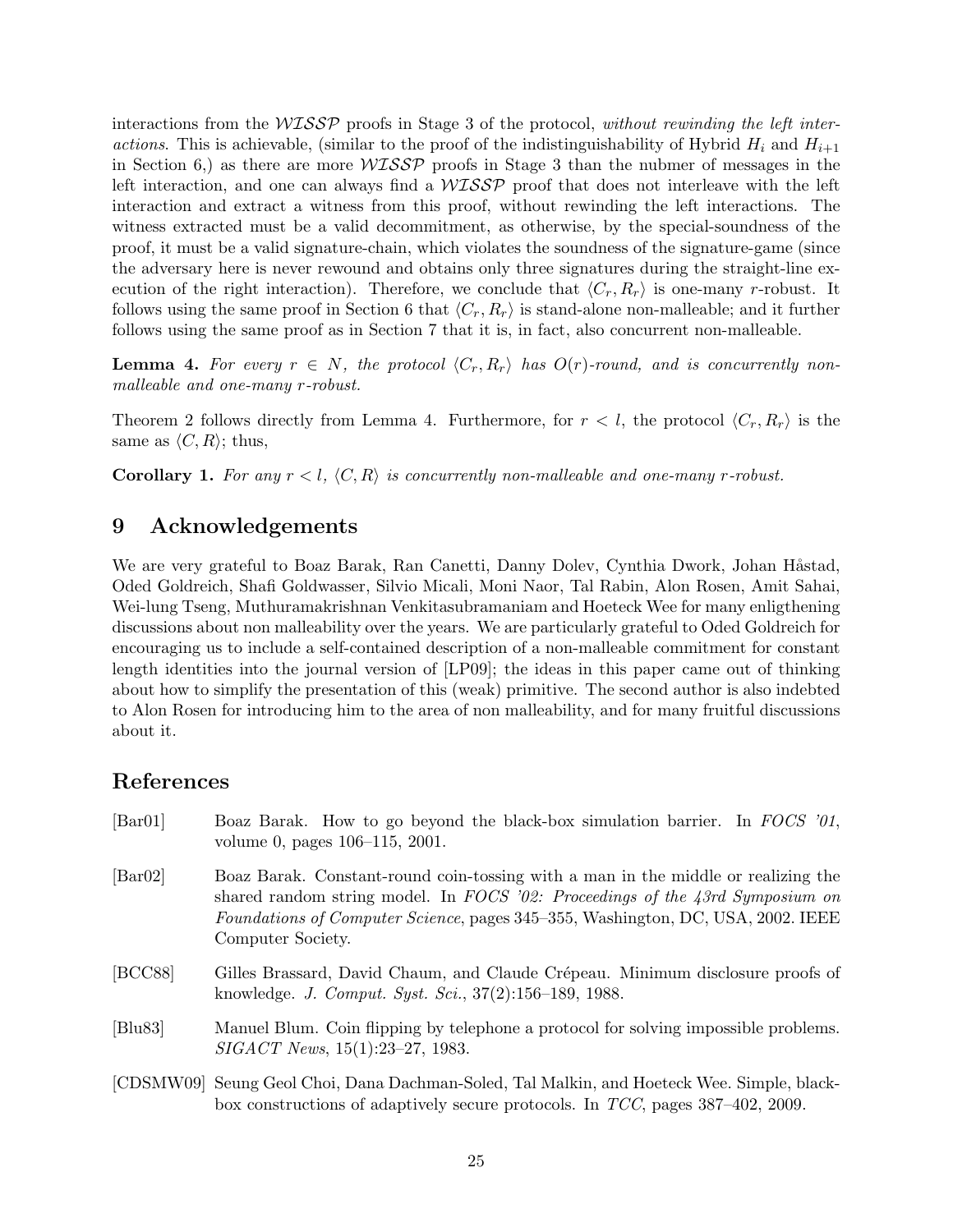- [CF01] Ran Canetti and Marc Fischlin. Universally composable commitments. In CRYPTO '01, pages 19–40, 2001.
- [CIO01] Giovanni Di Crescenzo, Yuval Ishai, and Rafail Ostrovsky. Universal service-providers for private information retrieval. J. Cryptology, 14(1):37–74, 2001.
- [CKOS01] Giovanni Di Crescenzo, Jonathan Katz, Rafail Ostrovsky, and Adam Smith. Efficient and non-interactive non-malleable commitment. In EUROCRYPT, pages 40–59, 2001.
- [CLP10] Ran Canetti, Huijia Lin, and Rafael Pass. Adaptive hardness and composable security in the plain model from standard assumptions. To appear in FOCS 2010, 2010.
- [DDN00] Danny Dolev, Cynthia Dwork, and Moni Naor. Nonmalleable cryptography. SIAM Journal on Computing, 30(2):391–437, 2000.
- [DG03] Ivan Damgård and Jens Groth. Non-interactive and reusable non-malleable commitment schemes. In STOC, pages 426–437, 2003.
- [FF09] Marc Fischlin and Roger Fischlin. Efficient non-malleable commitment schemes. J. Cryptology, 22(4):530–571, 2009.
- [FS90] Uriel Feige and Adi Shamir. Witness indistinguishable and witness hiding protocols. In STOC '90, pages 416–426, 1990.
- [GK96] Oded Goldreich and Ariel Kahan. How to construct constant-round zero-knowledge proof systems for NP. Journal of Cryptology, 9(3):167–190, 1996.
- [GM84] Shafi Goldwasser and Silvio Micali. Probabilistic encryption. J. Comput. Syst. Sci., 28(2):270–299, 1984.
- [GMR89] Shafi Goldwasser, Silvio Micali, and Charles Rackoff. The knowledge complexity of interactive proof systems. SIAM Journal on Computing, 18(1):186–208, 1989.
- [GMW87] Oded Goldreich, Silvio Micali, and Avi Wigderson. How to play any mental game. In STOC '87: Proceedings of the nineteenth annual ACM symposium on Theory of computing, pages 218–229, New York, NY, USA, 1987. ACM.
- [GMW91] Oded Goldreich, Silvio Micali, and Avi Wigderson. Proofs that yield nothing but their validity or all languages in NP have zero-knowledge proof systems. J. ACM, 38(3):690–728, 1991.
- [Gol01] Oded Goldreich. Foundations of Cryptography Basic Tools. Cambridge University Press, 2001.
- [Gol04] Oded Goldreich. Foundations of Cryptography Basic Applications. Cambridge University Press, 2004.
- [HILL99] Johan Håstad, Russell Impagliazzo, Leonid Levin, and Michael Luby. A pseudorandom generator from any one-way function. SIAM Journal on Computing, 28:12–24, 1999.
- [IL89] Russell Impagliazzo and Michael Luby. One-way functions are essential for complexity based cryptography (extended abstract). In FOCS, pages 230–235, 1989.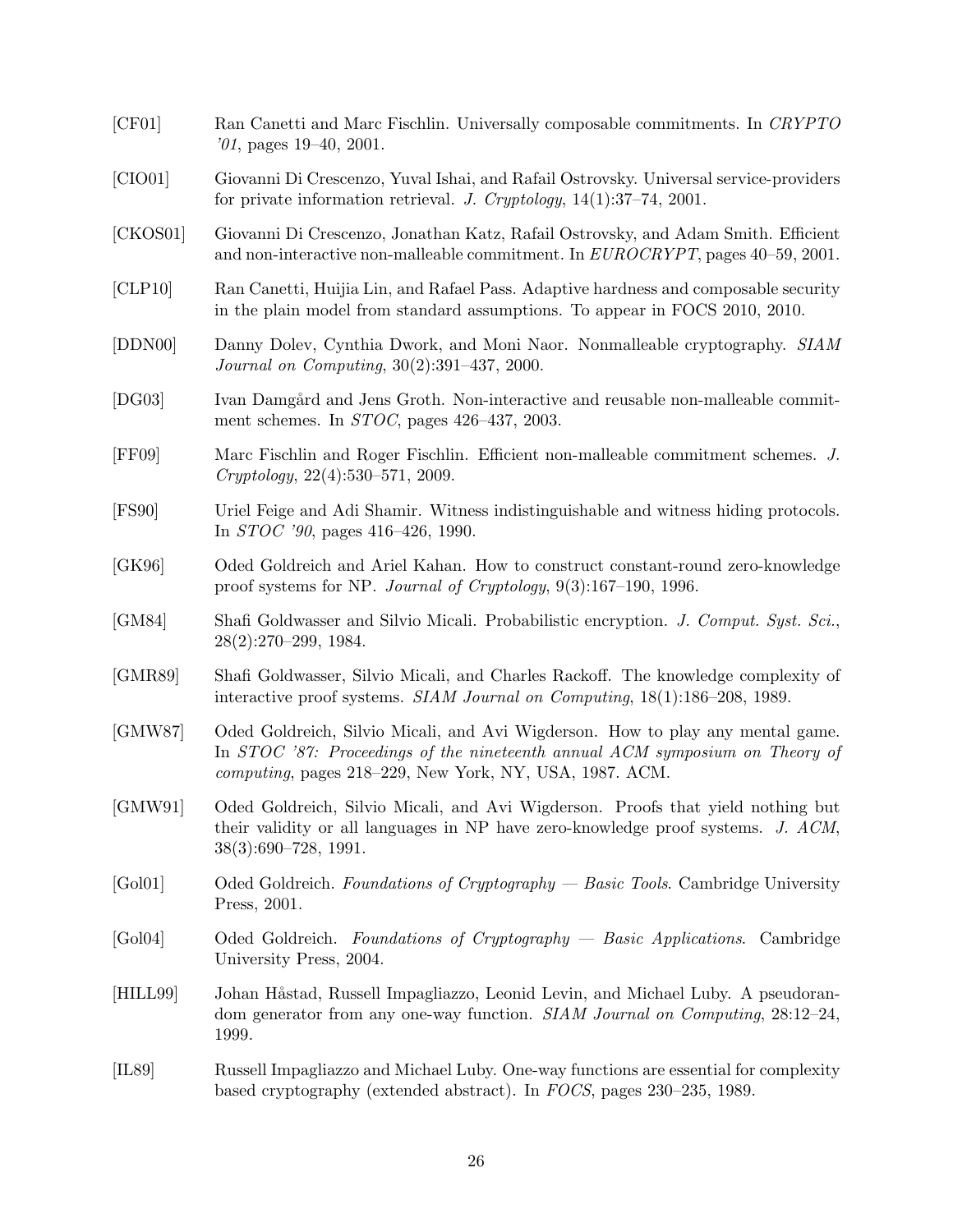| [KOS03]          | Jonathan Katz, Rafail Ostrovsky, and Adam Smith. Round efficiency of multi-party<br>computation with a dishonest majority. In EUROCRYPT '03, pages 578–595, 2003.                                                                             |
|------------------|-----------------------------------------------------------------------------------------------------------------------------------------------------------------------------------------------------------------------------------------------|
| [LP09]           | Huijia Lin and Rafael Pass. Non-malleability amplification. In <i>STOC</i> '09, pages<br>$189 - 198$ , 2009.                                                                                                                                  |
| $[{\rm LPTV10}]$ | Huijia Lin, Rafael Pass, Wei-Lung Dustin Tseng, and Muthuramakrishnan Venkita-<br>subramaniam. Concurrent non-malleable zero knowledge proofs. In CRYPTO, pages<br>429-446, 2010.                                                             |
| [LPV08]          | Huijia Lin, Rafael Pass, and Muthuramakrishnan Venkitasubramaniam. Concurrent<br>non-malleable commitments from any one-way function. In $TCC$ '08, pages 571–588,<br>2008.                                                                   |
| [LPV09]          | Huijia Lin, Rafael Pass, and Muthuramakrishnan Venkitasubramaniam. A unified<br>framework for concurrent security: universal composability from stand-alone non-<br>malleability. In $STOC$ '09, pages 179–188, 2009.                         |
| [Na091]          | Moni Naor. Bit commitment using pseudorandomness. Journal of Cryptology, 4:151–<br>158, 1991.                                                                                                                                                 |
| [NY89]           | Moni Naor and Moti Yung. Universal one-way hash functions and their cryptographic<br>applications. In <i>STOC</i> , pages $33-43$ , 1989.                                                                                                     |
| [Pas04]          | Rafael Pass. Bounded-concurrent secure multi-party computation with a dishonest<br>majority. In STOC '04: Proceedings of the thirty-sixth annual ACM symposium on<br><i>Theory of computing, pages 232–241, New York, NY, USA, 2004. ACM.</i> |
| [PPV08]          | Omkant Pandey, Rafael Pass, and Vinod Vaikuntanathan. Adaptive one-way func-<br>tions and applications. In CRYPTO 2008: Proceedings of the 28th Annual conference<br>on Cryptology, pages 57–74, Berlin, Heidelberg, 2008. Springer-Verlag.   |
| [PR05a]          | Rafael Pass and Alon Rosen. Concurrent non-malleable commitments. In FOCS,<br>pages 563–572, 2005.                                                                                                                                            |
| [PR05b]          | Rafael Pass and Alon Rosen. New and improved constructions of non-malleable<br>cryptographic protocols. In $STOC$ '05, pages 533-542, 2005.                                                                                                   |
| [PW09]           | Rafael Pass and Hoeteck Wee. Black-box constructions of two-party protocols from<br>one-way functions. In $TCC$ , pages 403-418, 2009.                                                                                                        |
| [PW10]           | Rafael Pass and Hoeteck Wee. Constant-round non-malleable commitment from<br>strong one-way functions. In <i>Eurocrypt</i> '10, 2010.                                                                                                         |
| [Rom90]          | John Rompel. One-way functions are necessary and sufficient for secure signatures.<br>In <i>STOC</i> , pages $387-394$ , 1990.                                                                                                                |
| [Sab99]          | Amit Sahai.<br>Non-malleable non-interactive zero knowledge and adaptive chosen-<br>ciphertext security. In FOCS, pages $543-553$ , 1999.                                                                                                     |
| [Wee10]          | Hoeteck Wee. Black-box, round-efficient secure computation via non-malleability<br>amplification. To appear in FOCS 2010, 2010.                                                                                                               |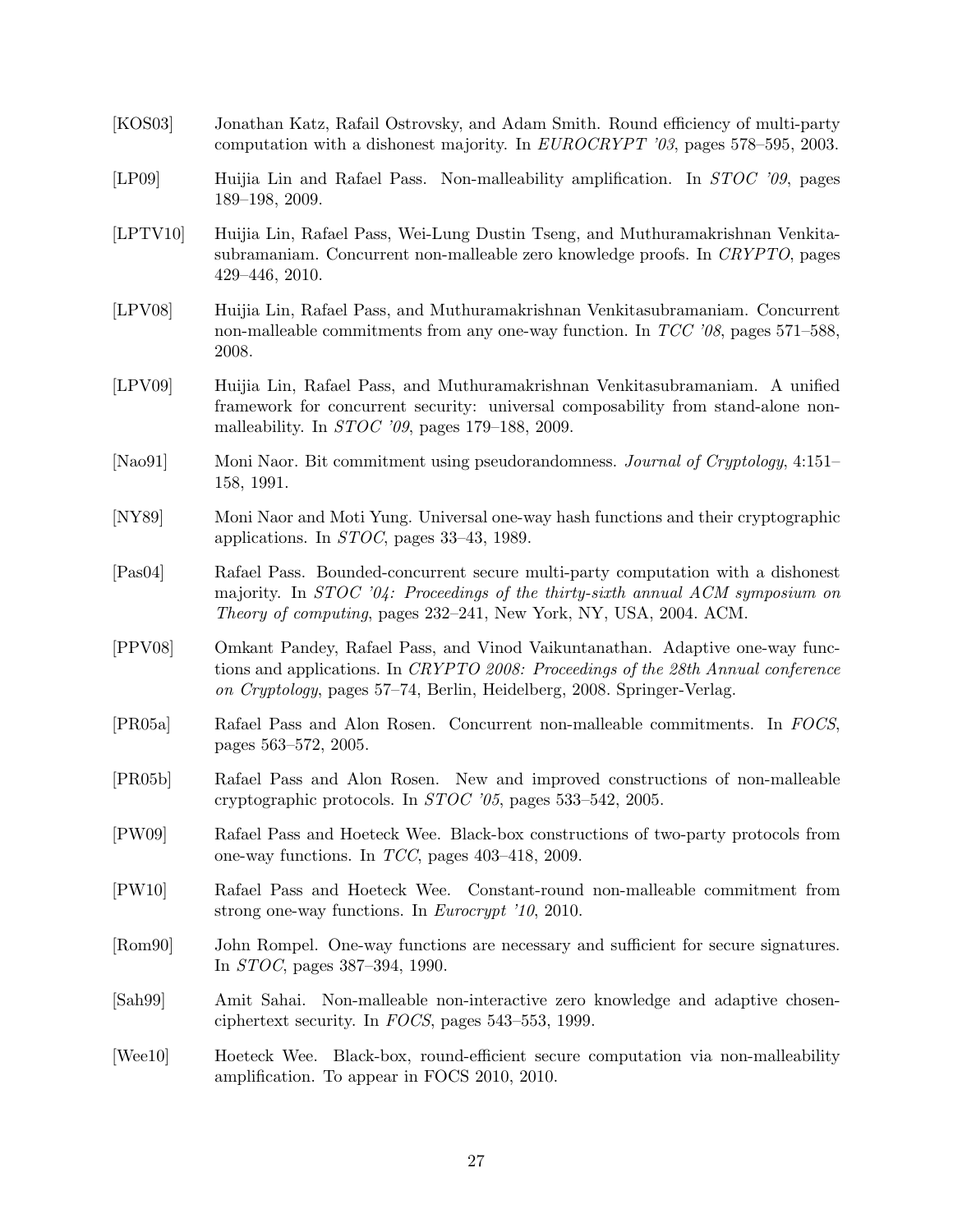# A General Definitions

## A.1 Witness Relations

We recall the definition of a witness relation for a  $\mathcal{NP}$  language [Gol01].

**Definition 4** (Witness relation). A witness relation for a language  $L \in \mathcal{NP}$  is a binary relation  $R_L$  that is polynomially bounded, polynomial time recognizable and characterizes L by  $L = \{x :$  $\exists y \, s.t. \, (x, y) \in R_L$ 

We say that y is a witness for the membership  $x \in L$  if  $(x, y) \in R_L$ . We will also let  $R_L(x)$ denote the set of witnesses for the membership  $x \in L$ , i.e.,  $R_L(x) = \{y : (x, y) \in L\}$ . In the following, we assume a fixed witness relation  $R_L$  for each language  $L \in \mathcal{NP}$ .

### A.2 Indistinguishability

Definition 5 (Computational Indistinguishability). Let Y be a countable set. Two ensembles  ${A_{n,y}}_{n\in N,y\in Y}$  and  ${B_{n,y}}_{n\in N,y\in Y}$  are said to be computationally indistinguishable (denoted by  ${A_{n,y}}_{n\in N,y\in Y} \approx$  ${B_{n,y}}_{n\in N,y\in Y}$ , if for every  $\overline{\mathcal{PT}}$  "distinguishing" machine D, there exists a negligible function  $\nu(\cdot)$  so that for every  $n \in N, y \in Y$ :

 $|\Pr[a \leftarrow A_{n,y} : D(1^n, y, a) = 1] - \Pr[b \leftarrow B_{n,y} : D(1^n, y, b) = 1]| < \nu(n)$ 

### A.3 Interactive Proofs

We use the standard definitions of interactive proofs (and interactive Turing machines) [GMR89] and arguments (a.k.a. computationally-sound proofs) [BCC88]. Given a pair of interactive Turing machines, P and V, we denote by  $\langle P(w), V \rangle (x)$  the random variable representing the (local) output of V, on common input x, when interacting with machine P with private input  $w$ , when the random input to each machine is uniformly and independently chosen.

**Definition 6** (Interactive Proof System). A pair of interactive machines  $\langle P, V \rangle$  is called an interactive proof system for a language L if there is a negligible function  $\nu(\cdot)$  such that the following two conditions hold :

- Completeness: For every  $x \in L$ , and every  $w \in R_L(x)$ ,  $\Pr[\langle P(w), V \rangle (x) = 1] = 1$
- Soundness: For every  $x \in \{0,1\}^n L$ , and every interactive machine B,  $Pr[\langle B, V \rangle(x) = 1] \le$  $\nu(n)$

In case that the soundness condition is required to hold only with respect to a computationally bounded prover, the pair  $\langle P, V \rangle$  is called an interactive argument system.

### A.4 Zero-Knowledge

We recall the standard definition of  $ZK$  proofs. Loosely speaking, an interactive proof is said to be zero-knowledge  $(ZK)$  if a verifier V learns nothing beyond the validity of the assertion being proved, it could not have generated on its own. As "feasible" computation in general is defined though the notion of probabilistic polynomial-time, this notion is formalized by requiring that the output of every (possibly malicious) verifier interacting with the honest prover  $P$  can be "simulated" by a probabilistic expected polynomial-time machine  $S$  (a.k.a. the *simulator*). The idea behind this definition is that whatever  $V^*$  might have learned from interacting with  $P$ , he could have learned by himself by running the simulator S.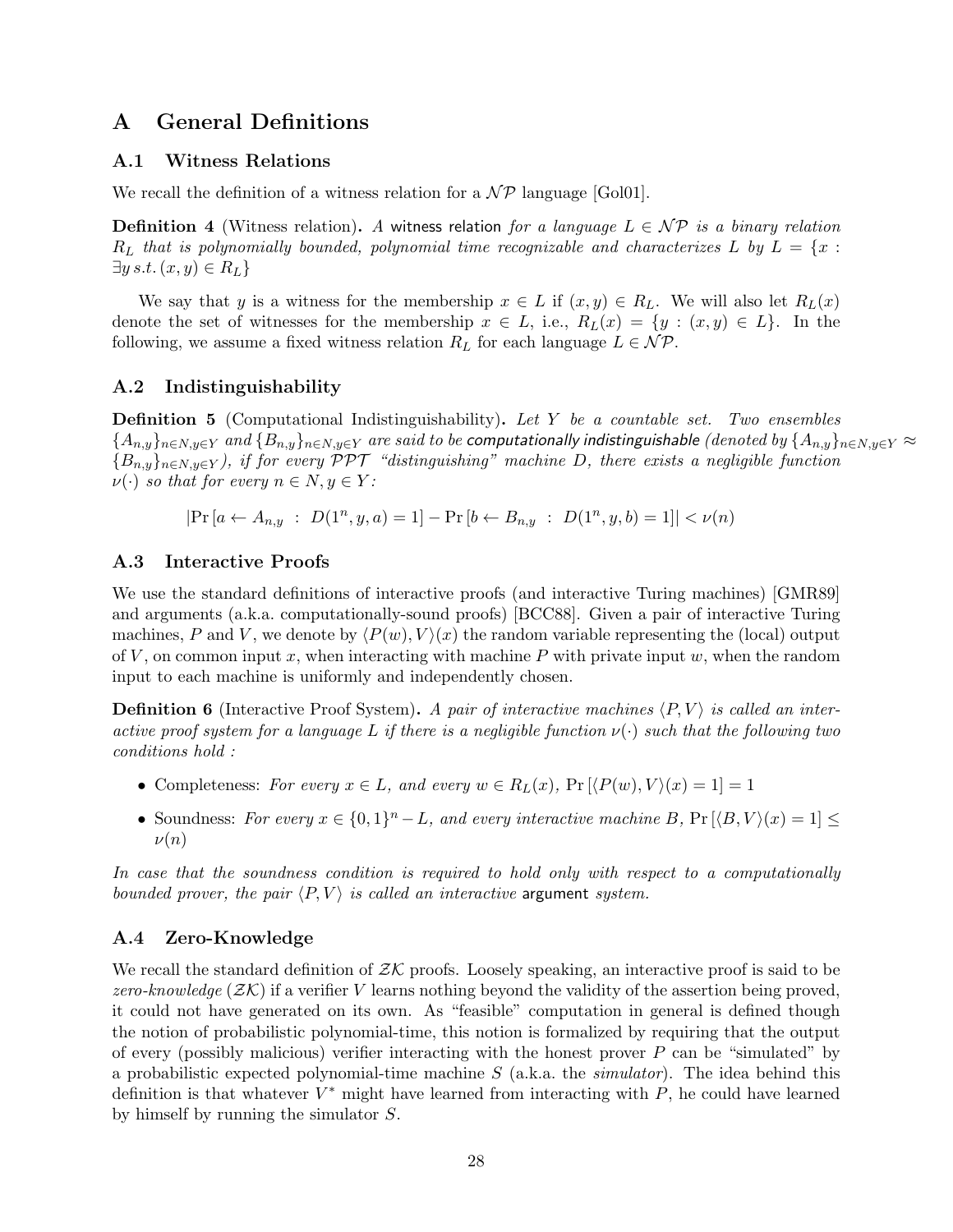The notion of  $\mathcal{ZK}$  was introduced and formalized by Goldwasser, Micali and Rackoff in [GMR89]. We present their definition below.

**Definition 7** ( $ZK$ ). Let L be a language in  $NP$ ,  $R_L$  a witness relation for L,  $(P, V)$  an interactive proof (argument) system for L. We say that  $(P, V)$  is statistical/computational ZK, if for every probabilistic polynomial-time interactive machine V there exists a probabilistic algorithm S whose expected running-time is polynomial in the length of its first input, such that the following ensembles are statistically close/computationally indistinguishable over L.

• 
$$
\left\{ \langle P(y), V(z) \rangle (x) \right\}_{n \in N, x \in \{0,1\}^n \cap L, y \in R_L(x), z \in \{0,1\}^*}
$$
  
•  $\left\{ S(x, z) \right\}_{n \in N, x \in \{0,1\}^n \cap L, y \in R_L(x), z \in \{0,1\}^*}$ 

where  $\langle P(y), V(z) \rangle (x)$  denotes the view of V in interaction with P on common input x and private inputs y and z respectively.

### A.5 Witness Indistinguishability

An interactive proof (or argument) is said to be *witness indistinguishable*  $(WI)$  if the verifier's output is "computationally independent" of the witness used by the prover for proving the statement. In this context, we focus on languages  $L \in \mathcal{NP}$  with a corresponding witness relation  $R_L$ . Namely, we consider interactions in which, on common input  $x$ , the prover is given a witness in  $R_L(x)$ . By saying that the output is computationally independent of the witness, we mean that for any two possible NP-witnesses that could be used by the prover to prove the statement  $x \in L$ , the corresponding outputs are computationally indistinguishable.

**Definition 8** (Witness-indistinguishability). Let  $\langle P, V \rangle$  be an interactive proof (or argument) system for a language  $L \in \mathcal{NP}$ . We say that  $\langle P, V \rangle$  is witness-indistinguishable for  $R_L$ , if for every probabilistic polynomial-time interactive machine  $V^*$  and for every two sequences  $\{w_{n,x}^1\}_{n\in N, x\in L}$ and  $\{w_{n,x}^2\}_{n\in\mathbb{N},x\in\mathbb{L}}$ , such that  $w_{n,x}^1, w_{n,x}^2\in R_L(x)$  for every  $x\in L\cap\{0,1\}^n$ , the following probability ensembles are computationally indistinguishable over  $n \in N$ .

- $\{ \langle P(w_{n,x}^1), V^*(z) \rangle (x) \}_{n \in N, x \in L \cap \{0,1\}^n, z \in \{0,1\}^*}$
- $\{P(w_{n,x}^2), V^*(z)\}(x)\}_{n\in N, x\in L\cap\{0,1\}^n, z\in\{0,1\}^*}$

### A.6 Proofs (Arguments) of Knowledge

Loosely speaking, an interactive proof is a proof of knowledge if the prover convinces the verifier that it possesses, or can feasibly compute, a witness for the statement proved. The notion of a proof of knowledge is essentially formalized as follows: an interactive proof of  $x \in L$  is a proof of knowledge if there exists a probabilistic expected polynomial-time extractor machine E, such that for any prover P, E on input the description of P and any statement  $x \in L$  readily outputs a valid witness for  $x \in L$  if P succeeds in convincing the Verifier that  $x \in L$ . Formally,

**Definition** (Proof of knowledge [Gol01]). Let  $(P, V)$  be an interactive proof system for the language L. We say that  $(P, V)$  is a proof of knowledge for the witness relation  $R_L$  for the language L it there exists an probabilistic expected polynomial-time machine E, called the extractor, and a negligible function  $\nu(n)$  such that for every machine  $P^*$ , every statement  $x \in \{0,1\}^n$ , every random tape  $r \in \{0,1\}^*$  and every auxiliary input  $z \in \{0,1\}^*$ ,

$$
\Pr\left[\langle P'_r(z),V\rangle(x)=1\right]\leq \Pr[E^{P'_r(x,z)}(x)\in R_L(x)]+\nu(n)
$$